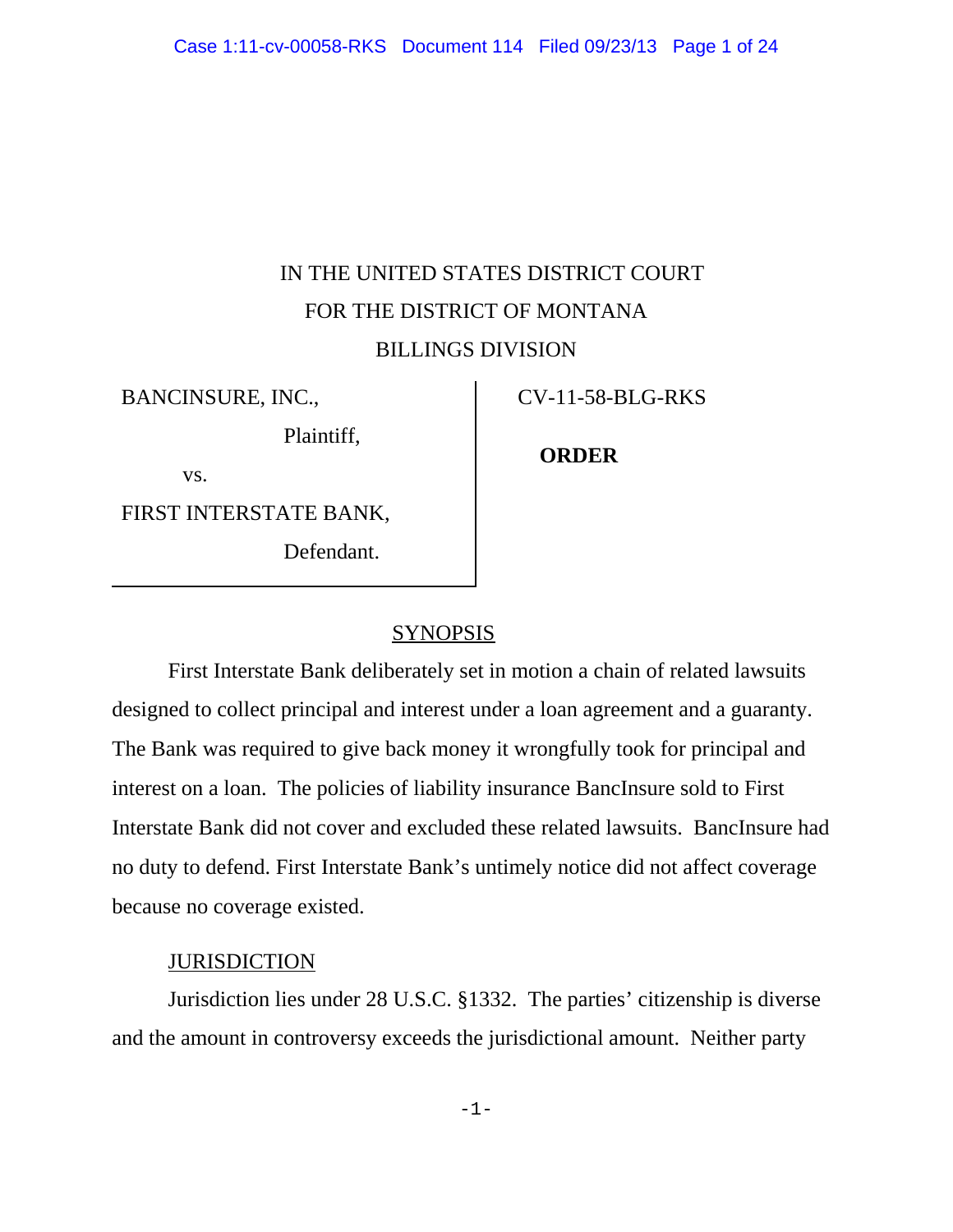contests jurisdiction or venue. The parties consented to magistrate judge jurisdiction for all purposes. C.D. 44.

## **STATUS**

BancInsure, Inc. (BI) filed this action seeking a declaratory judgment that it owes no duty to indemnify First Interstate Bank (Bank) under any of three insurance policies for any of the loss or expense the Bank incurred in litigation involving Mr. Pariser or his related entities. Bank counterclaimed seeking a declaration of a duty to indemnify and seeking contract and tort damages.

The cause is at issue. Discovery continues. A trial date is to be set at the close of discovery. The parties have filed dispositive motions. One dispositive motion has been decided. C.D. 52. That ruling is erroneous in light of a more complete record. Its reversal is explained below.

## STANDARDS APPLICABLE TO DECISION

The parties recognize and apply the standards governing motions for summary judgment under Rule 56, F.R.Civ. P. Anderson v. Liberty Lobby, 477 U.S. 242, 250-1 (1986); Celotex v Catrett, 477 U.S. 317, 322 (1986), Albarran v. New Form, Inc., 545 F. 3d 702, 707 ( $9<sup>th</sup>$  Cir. 2008). The material facts here are not controverted. The parties have filed extensive recitals of the agreed and disputed facts. C.D. 35, 43, 64, 83, 89,93, 102.

A grant of summary judgment becomes the law of the case subject to appeal but a denial of summary judgment because of fact issues does not have preclusive effect and may be revisited. Switzerland Cheese Ass'n., Inc. v. E. Horne's Market,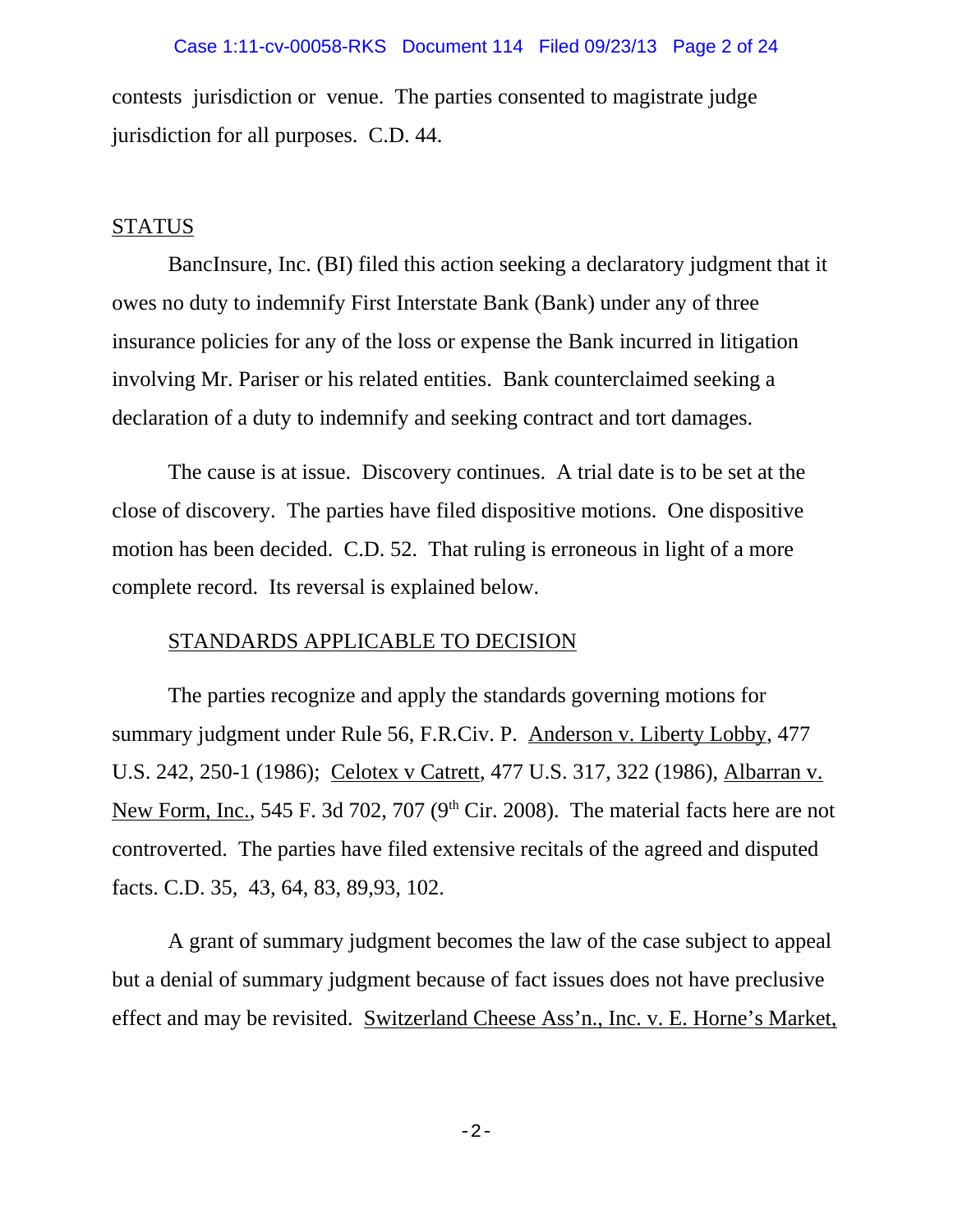Inc. 385 U.S. 23, 25 (1966). That rule has limits which do not apply here. Federal Ins. Co. v. Scarsella Bros., Inc., 931 F. 2d 599, 601, fn. 4 (9<sup>th</sup> Cir. 1991).

Controlling Montana law requires courts to interpret insurance contracts as a matter of law, applying the policy terms in their usual, common sense meaning from the perspective of a reasonable consumer of such insurance. Enron Oil Trading & Transp. Co. v. Walbrook Ins. Co., 132 F.3d 526, 530 (9<sup>th</sup> Cir. 1997); Hanson v. Emp'rs Mut. Cas. Co., 336 F. Supp. 2d 1070, 1073 (D. Mont. 2004); City of Dillon v. Montana Municipal Insurance Authority, 2009 MT 393, 353 Mont. 370, 220 P.3d 623 (2009); Newman v. Scottsdale Ins. Co. 2013 MT 125 (Montana 2009). In this case the reasonable consumer of such bank liability insurance is a highly sophisticated financial enterprise with ready access to legal advice such as First Interstate Bank.

# FACTS

These facts are undisputed. They are found in the parties' extensive statements of undisputed fact. C.D. 35, 83, 89, 93, 102. Internal citations are omitted.

In July of 2007 First Interstate Bank agreed to loan money to an entity called Village of Ocean Shores (VOS). The loan proceeds were to be used to finance a condominium project in Ocean Shores, Washington. The contracts establishing the relationship included a promissory note that VOS executed in favor of the Bank. As part of the parties' loan agreement, Mr. Paul Pariser, VOS' president, executed and delivered his personal guaranty of VOS' obligations to the Bank under the loan agreement and note. Mr. Pariser also had a deposit account with Bank containing at least \$2,623,396.40, on April 2, 2009.

On April 2, 2009, the Bank-claiming the right to do so under its loan

-3-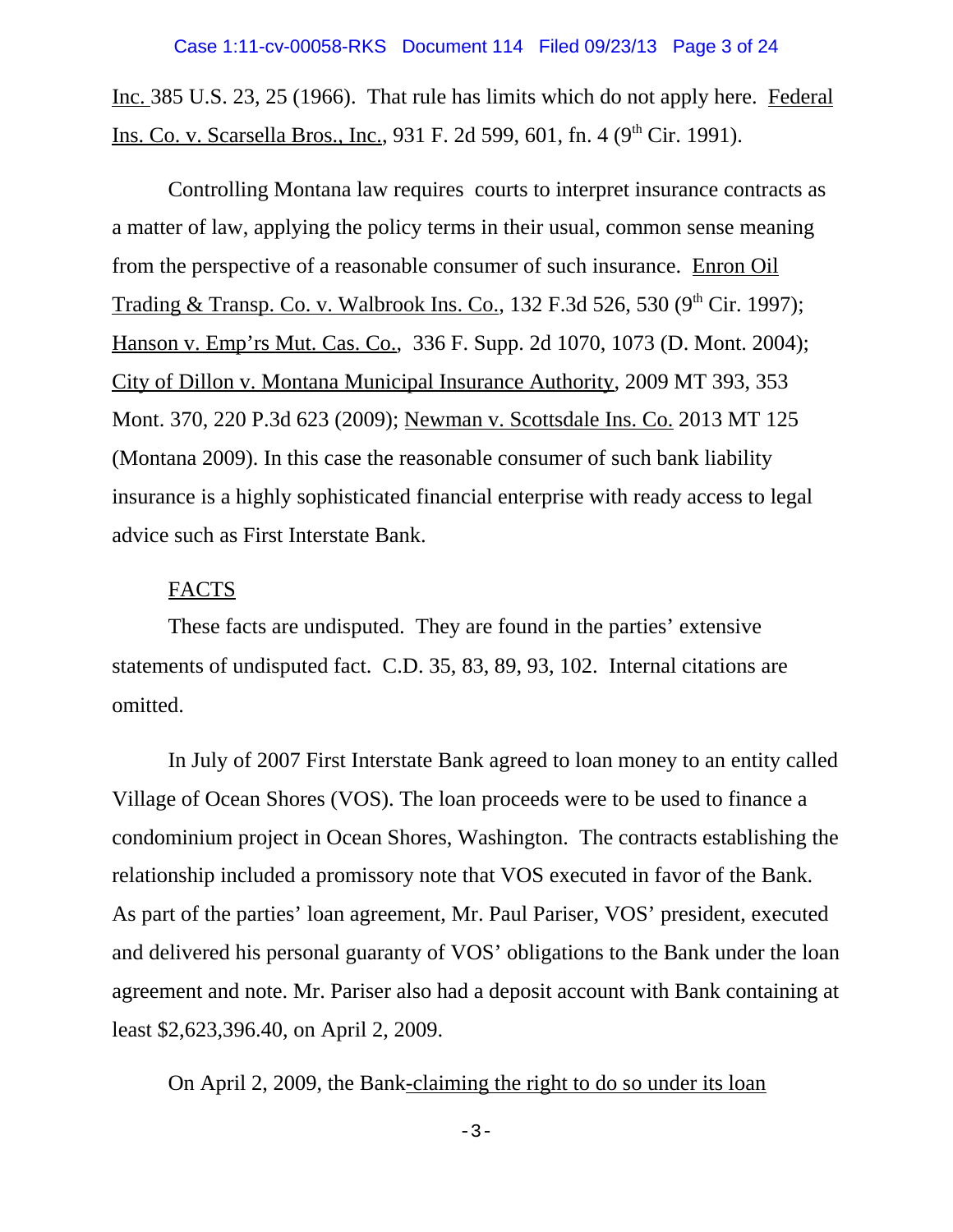## Case 1:11-cv-00058-RKS Document 114 Filed 09/23/13 Page 4 of 24

agreement with VOS, the promissory note and its contract of guaranty with Mr. Pariser-took several steps to set in motion all the events that led to all the expenses for which the Bank seeks coverage from BI. The Bank decided to exercise what it claimed were its contract rights to collect principal and interest due the Bank under the VOS loan. To do so the Bank sued Mr. Pariser in Montana under his guaranty, declared the VOS loan in default and declared itself insecure under the loan agreement. Acting upon that declaration and the contract of guaranty, the Bank immediately removed \$2,623,396.40 from Mr. Pariser's personal account with the Bank. The bank applied that money as a loan payment to reduce VOS' liability for principal and interest under VOS' promissory note to the Bank. Mr. Pariser countersued, alleging that the Bank violated those contracts and should be required to repay the \$2,623,396.40 the bank took from his account. He sought damages he had incurred that flowed from what he alleged was the Bank's wrongfully taking his money. More litigation ensued. All the litigation was directly caused by and inextricably related to the Bank's decision to exercise its contract rights, collect the principal and interest immediately and pay itself from Mr. Pariser's account. Mr. Pariser and VOS sued the Bank in federal court in Washington and also in Montana State District Court.

This case is the result of the suit the Bank filed in Montana against Mr. Pariser on his contract of guaranty in April, 2009. That suit resulted in a verdict that determined that the Bank had not properly exercised its contract rights and thus was entitled no recovery of principal or interest or collection costs for the Bank. Mr. Pariser successfully counterclaimed against the bank in the same lawsuit the Bank started. Mr. Pariser asked for the return of the funds the Bank had applied to principal and interest on the VOS loan and for other damages flowing from the Bank's violation of its contractual relationships. Mr. Pariser

 $-4-$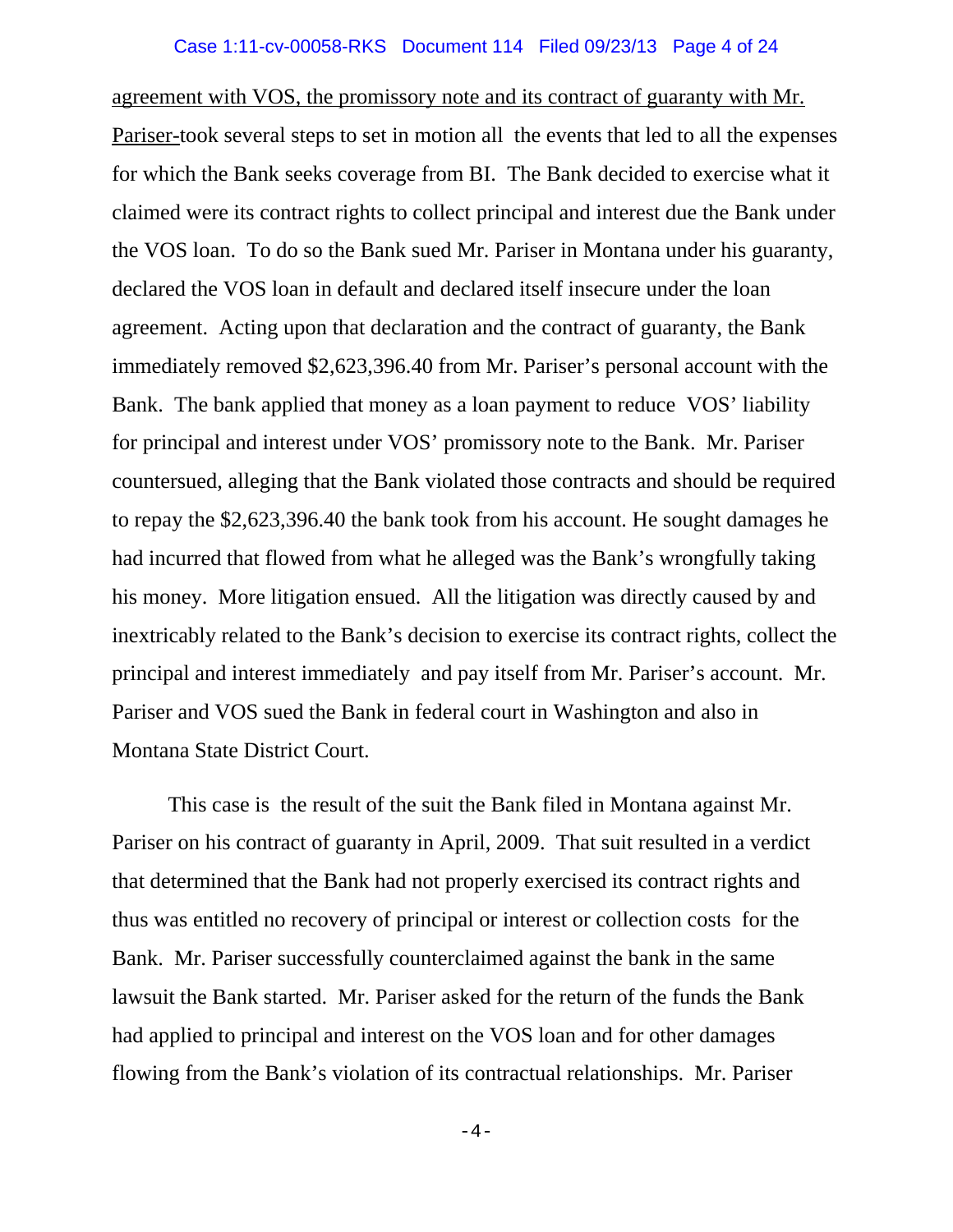## Case 1:11-cv-00058-RKS Document 114 Filed 09/23/13 Page 5 of 24

obtained a jury verdict against the Bank in the suit the Bank started for \$2,623,396.40, the precise amount the Bank simply took from Mr. Pariser's personal account with the Bank when the Bank sued Mr. Pariser under his guaranty. There are additional words handwritten on the jury verdict form in Mr. Pariser's favor adjoining the line containing the amount awarded:

 "Principal+interest+fair compensation for the time & money properly expended in the pursuit of the property". The Bank's counterclaims in this suit seek indemnity from BI under policies of insurance for the \$2,623,396.40 and other fees and costs and extra-contractual damages alleged to have been incurred by the Bank in the various Pariser litigations that flowed from the first Montana suit.

The Bank has purchased three separate insurance policies from BI. Their terms are identical for the purposes of this suit. Each policy is a "claims made" policy, limiting coverage to claims first made during any given policy period and of which the company is given notice within the policy period or within 60 days after that policy period has expired. Each policy period runs a year: from October 1 to October 1 of the succeeding years. The policies here run successively from October 2008 through October 2011. This suit involves interpretation of policy language. The language of each policy is identical for each policy provision relevant to this dispute.

In capitalized, bold print on the first page of each policy this language appears:

**"COVERAGE UNDER THIS POLICY IS LIMITED TO LIABILITY RESULTING FROM CLAIMS FIRST MADE DURING THE POLICY PERIOD AND REPORTED AS SOON AS PRACTICABLE, BUT NO LATER THAN 60 DAYS AFTER THE DATE OF TERMINATION OF THE POLICY PERIOD. . . DEFENSE EXPENSES, INCURRED IN THE DEFENSE OF A CLAIM, ARE A PART OF LOSS AND ARE INCLUDED IN**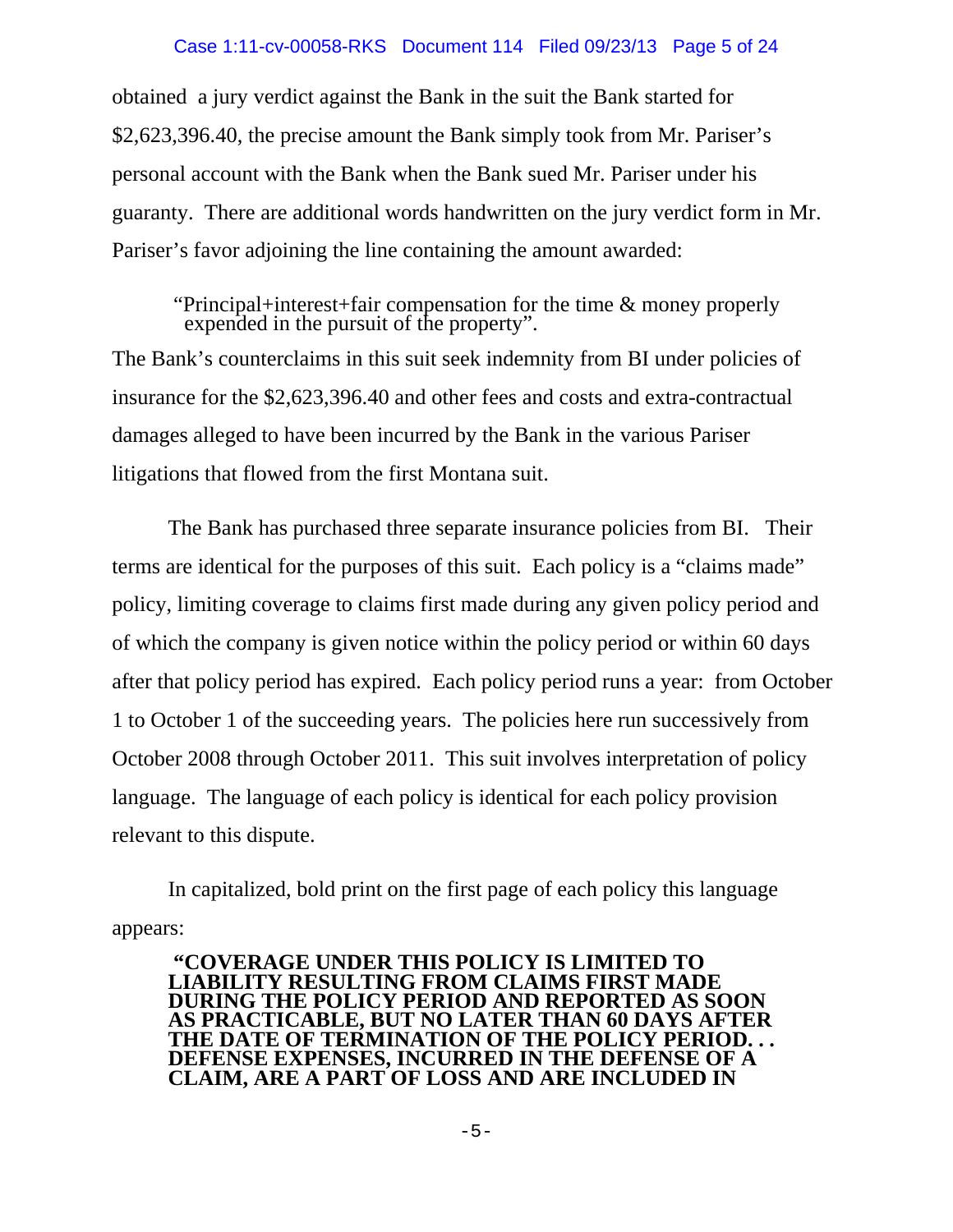## **EACH AGGREGATE LIMIT OF LIABILITY. THE INSURER HAS NO DUTY UNDER THIS POLICY TO DEFEND ANY CLAIM"**

That language is prominent.

Each policy contains a provision entitled "SECTION IX, NOTICE OF

CLAIM" which reads:

"A. The insured persons and the company shall, as a condition precedent to their rights under this policy, give the Insurer notice, In (sic) writing, as soon as practicable of any claim and shall give the Insurer such information and cooperation as it may reasonably require.

B. If, during the policy period, any Insured person or the company (1) receives written or oral notice from any party that it is the intention of such party to hold any insured person or the company responsible for a specific alleged wrongful act, or (2) becomes aware of any circumstances that may give rise to a claim against any Insured person or the company for a specific alleged wrongful act; and, as soon as practicable gives written notice of the potential claim to the Insurer as referred in subsections  $(1)$  and  $(2)$  above, which notice is in any event received by the Insurer no later than sixty (60) days following the end of the policy period, and such notice includes the:

- 1. reasons for anticipating such a claim
- 2. nature and date of the alleged wrongful acts;
- 3. alleged injury;
- 4. names of the potential claimants and any insured person involved in the alleged wrongful acts; and
- 5. manner in which any insured person or the company first became aware of the potential claim;

 then any claim, the potential of which was specifically identified as required above, shall, for the purpose of this policy, be treated as a claim made during the policy period.

C. Notice shall be effective on the date of receipt by the Insurer at the address shown in item 7 of the Declarations.

 D. In addition to furnishing the notice as provided in SECTION IX. A. and B., the insured persons and the company shall, as soon as practicable, furnish the Insurer with copies of reports, investigations, pleadings and all other papers in connection therewith".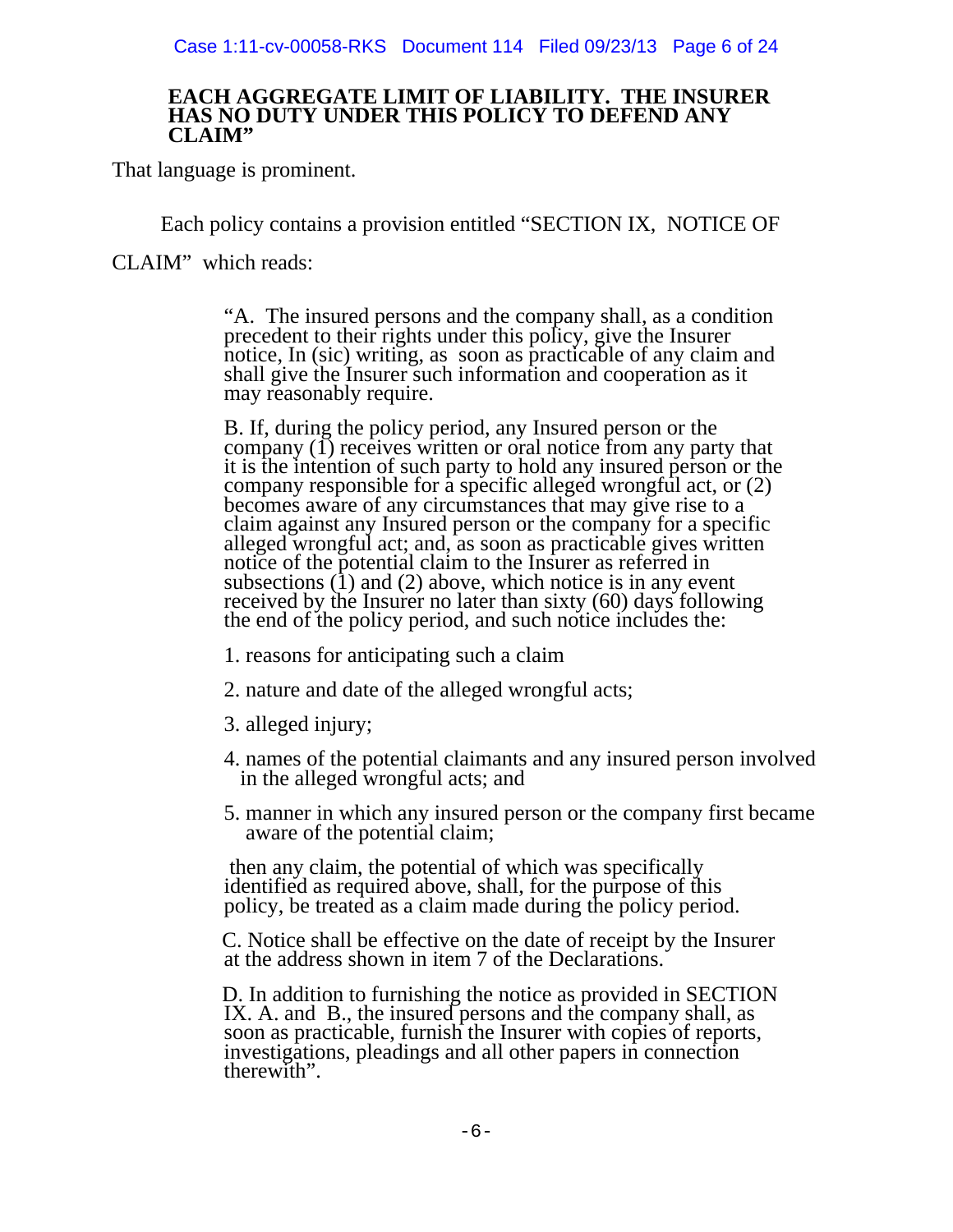(see, for example, C.D. 83-1 p. 11 of 14. )

Mr. Pariser asserted his (ultimately successful) counterclaim against the Bank June 25, 2009. The Bank formally notified BI of Mr. Pariser's claim by email sent October 18, 2010, more than a year after the year-long policy period during which Mr. Pariser first made the claim had expired. The very brief text of the email acknowledged that the notice did not comply with the notice condition precedent in the policy:

"They won't be happy with the late notice, but these cases have been very well defended and there has been no prejudice".

Nothing in the record suggests that BI induced or influenced the Bank to wait so long before giving notice. The record does not disclose any reason for the delay. The notice was sent one year and four months after Mr. Pariser filed his counterclaim and one year and one month after the expiration of the policy period within which the Pariser claim was first made against the Bank.

The Bank's attorneys sent senior management of First Interstate BancSystem, Inc. a letter prominently labeled "Attorney-Client Communication/Attorney Work Product" dated June 30, 2009 summarizing certain litigation pending against BancSystem banks at that date. The same attorney for the Bank sent First Interstate BancSystem a similarly privileged letter in June of 2010 also summarizing certain pending litigation. The letters to BancSystem management were not addressed to BancInsure and they were not copied to BancInsure by the sender. The letters are conspicuously designated as privileged and work product to keep them confidential and privileged. BancSystem forwarded each letter to BI as a part of the annual policy renewal application. The June 2009 letter reached BI's underwriting department before the end of the 2008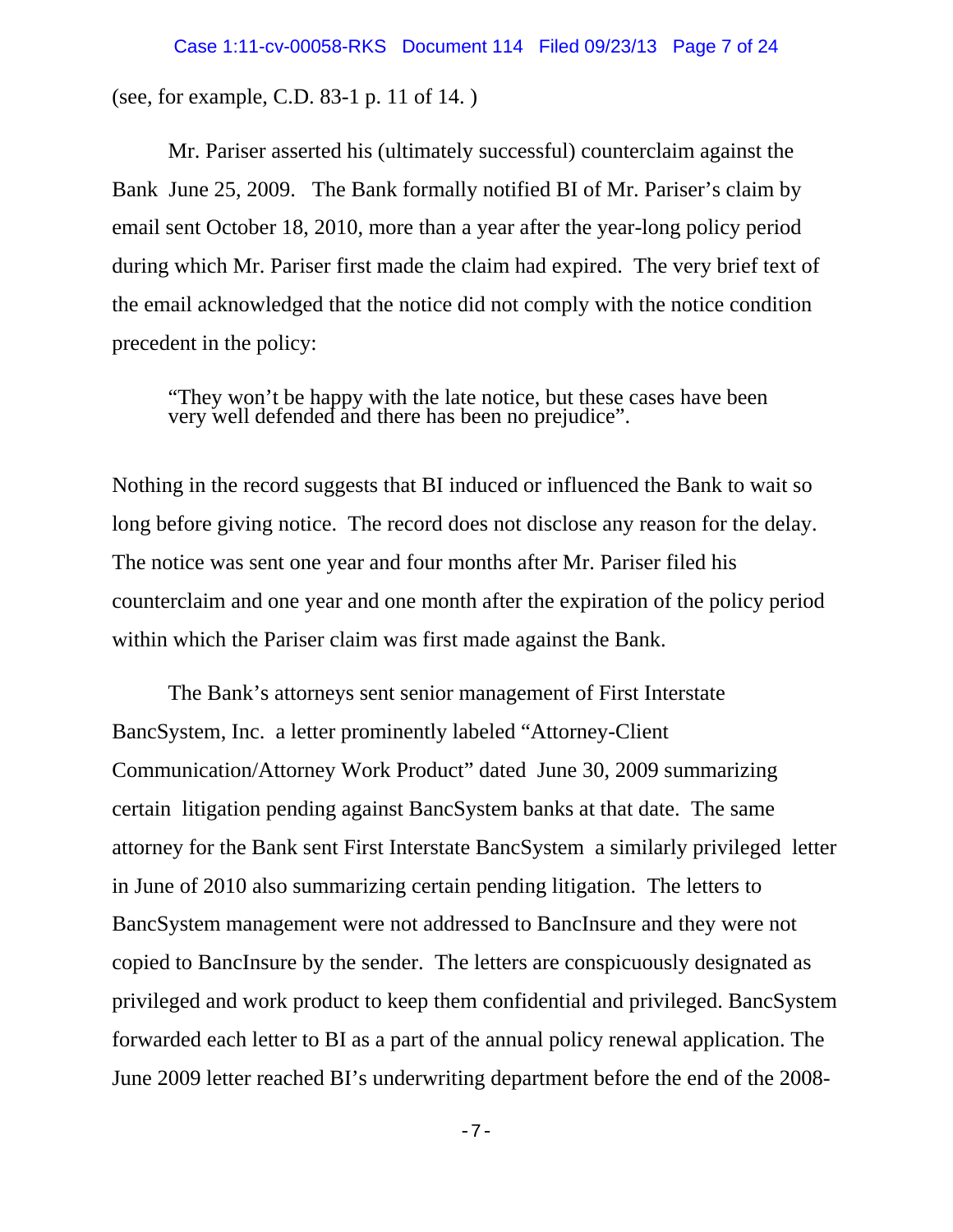2009 policy period.

The letters were signed by the same attorney whose October 18, 2010 email sent "late notice" of the Pariser litigation. Neither letter was addressed to BI and neither letter contained any discussion of liability insurance or liability insurance coverage for any of the several lawsuits summarized. The litigation letter in June 2009 discussed with BancSystem management the Pariser litigation in detail along with lawsuits pending against BancSystem banks. Neither the 2009 letter nor the 2010 can be interpreted as a notice of claim under any insurance policy. Neither even mentioned BI, neither asked for indemnity for any potential judgment in the Pariser litigation or reflected any intent to do so. Neither asked that BI pay attorney fees or costs for the Pariser litigation or suggested in any way that the Bank was notifying BI of a claim under the policy because neither letter was even addressed to BI. Nothing in either letter suggested that senior management of BancSystems give notice to BI or make a demand upon BI. Nothing in either letter suggested that the Bank considered that the Pariser litigation was covered by any policy of insurance that BI had issued.

The 2009 letter to BI did contain this language as part of the discussion:

"So, while there are now two lawsuits filed in two states involving the same troubled Villages of Ocean Shores project, this much can be summarized about the affirmative claims for damages asserted by Mr. Pariser and the borrower against the bank in both proceedings: (1) all claims involve a common nucleus of facts–the decision of the bank to deem itself insecure, make demand under Mr. Pariser's guarantee, and setoff his deposit account in the amount of nearly \$2.7 million; (2) the decision of the bank to take such action was carefully considered when made, with full knowledge of the litigation likely to follow, including the associated liability that could arise; and (3) the actions taken by Mr. Pariser and the borrower have been predictable and entirely consistent with those known (and fully anticipated) risks".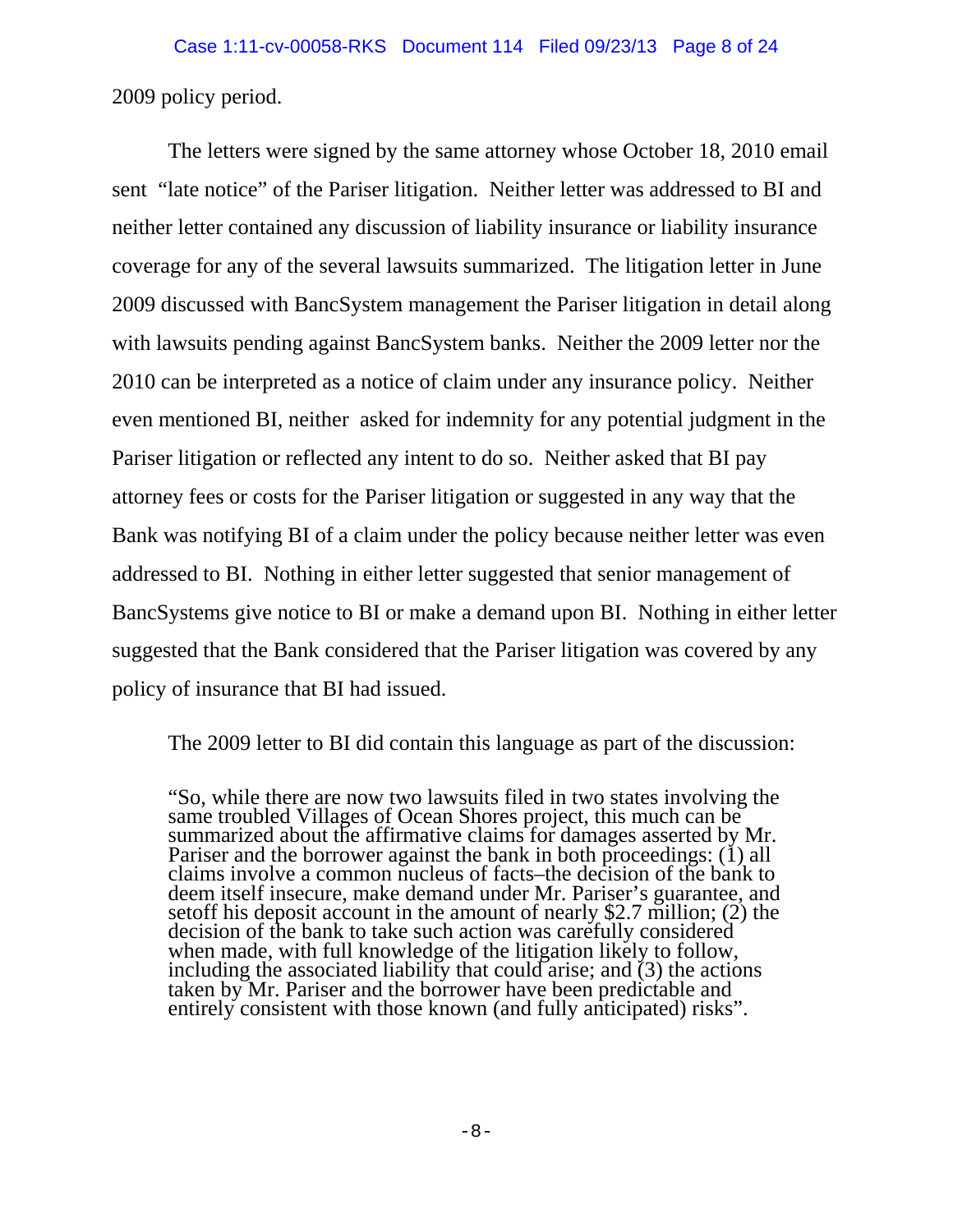## Case 1:11-cv-00058-RKS Document 114 Filed 09/23/13 Page 9 of 24

The record does not reveal why either the attorney or the BancSystem senior management, possessing this detailed knowledge, did not immediately give notice to BI of the Pariser litigation if, indeed, the attorney or the BancSystem believed then, as now argued, the Bank was covered by liability insurance. The record does not reflect any reason why it was not practicable to do so. The language above is in a letter dated June 30, 2009, a few days after the Pariser counterclaim was filed. The description of the litigation as a contract based series of interrelated lawsuits based on the Bank's efforts to be paid principal and interest on its loan is relevant to BI's asserted policy exclusions set forth below.

The insurance policy in effect in June of 2009 when Mr. Pariser filed his ultimately successful counterclaim contained, in capitalized, bold, prominent letters the words:

# "**THE INSURER HAS NO DUTY UNDER THIS POLICY TO DEFEND ANY CLAIM."**

Each succeeding policy contained the same language. The policy in effect when Mr. Pariser filed his successful counterclaim contained an agreement to pay defense expenses the Bank incurred in the defense of any covered claim against it. Each succeeding policy contained that same agreement. The policy in effect when Mr. Pariser filed his successful counterclaim provided that the Bank retained the first \$250,000 of expenses. The record does not reflect the extent to which that deductible would have been applied, if at all, to the covered defense expenses the Bank had accrued when the Bank gave notice in October of 2010.

Each insurance policy defined the loss for which the insurance company agreed to indemnify the Bank. See Section III, paragraph U.

 $-9-$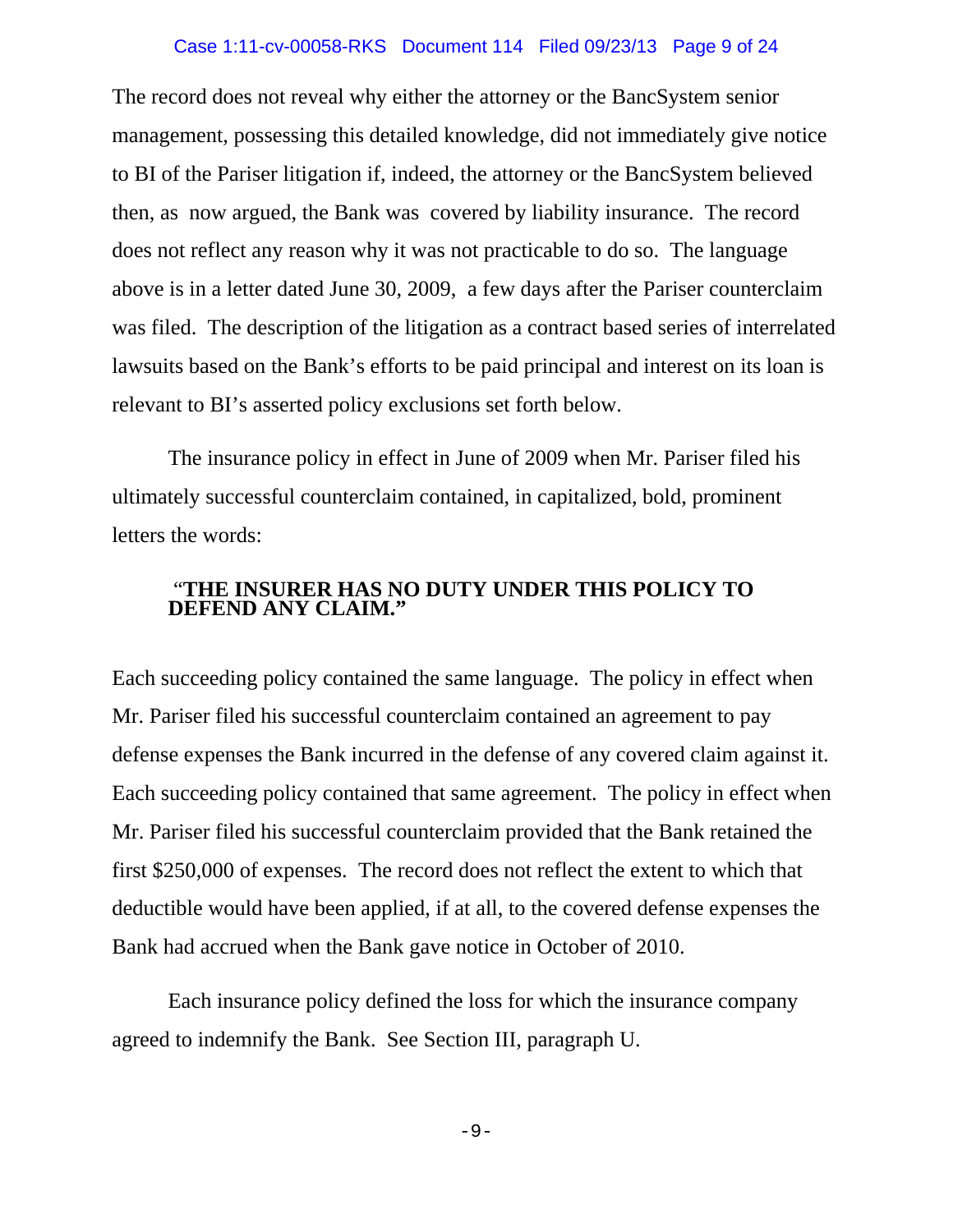"U. Loss means any amount which any insured person or the company is legally obligated to pay as a result of a claim, and includes punitive, exemplary or multiple damages in excess of actual damages (except where uninsurable under applicable law), other damages, judgments, settlements and reasonable defense expenses; however, loss shall not include:

- 1. damages or restitution awarded as a result of an administrative or regulatory proceeding;
- 2. taxes, fines or penalties;
- 3. matters which may be deemed uninsurable under the law pursuant to which this policy shall be construed; or

4. any principal, interest or other monies paid, accrued or due as the result of any loan, lease or extension of credit.

Where the company reasonably determines that punitive, exemplary or multiple damages are insurable under the applicable law, the Insurer shall not challenge that Interpretation of insurability".

The Bank seeks indemnity for the exact amount, \$2,623,396.40, the Bank took

from Mr. Pariser's account, the amount the jury ordered it to pay.

Each insurance policy contains several exclusions. BancInsure argues that

these exclusions preclude coverage:

Section IV. Exclusions

A. The insurer shall not be liable to make any payment for loss in connection with any claim based upon, arising out of, relating to, in consequence of, or in any way involving:

 "3. any insured person or the company gaining in fact any profit or advantage to which they were not legally entitled;

13. any assumption by the company or an insured person of any liability or obligation under any contract or agreement, or the failure to perform any contract or agreement, unless such company or insured person would have been liable even in the absence of such contract or agreement;"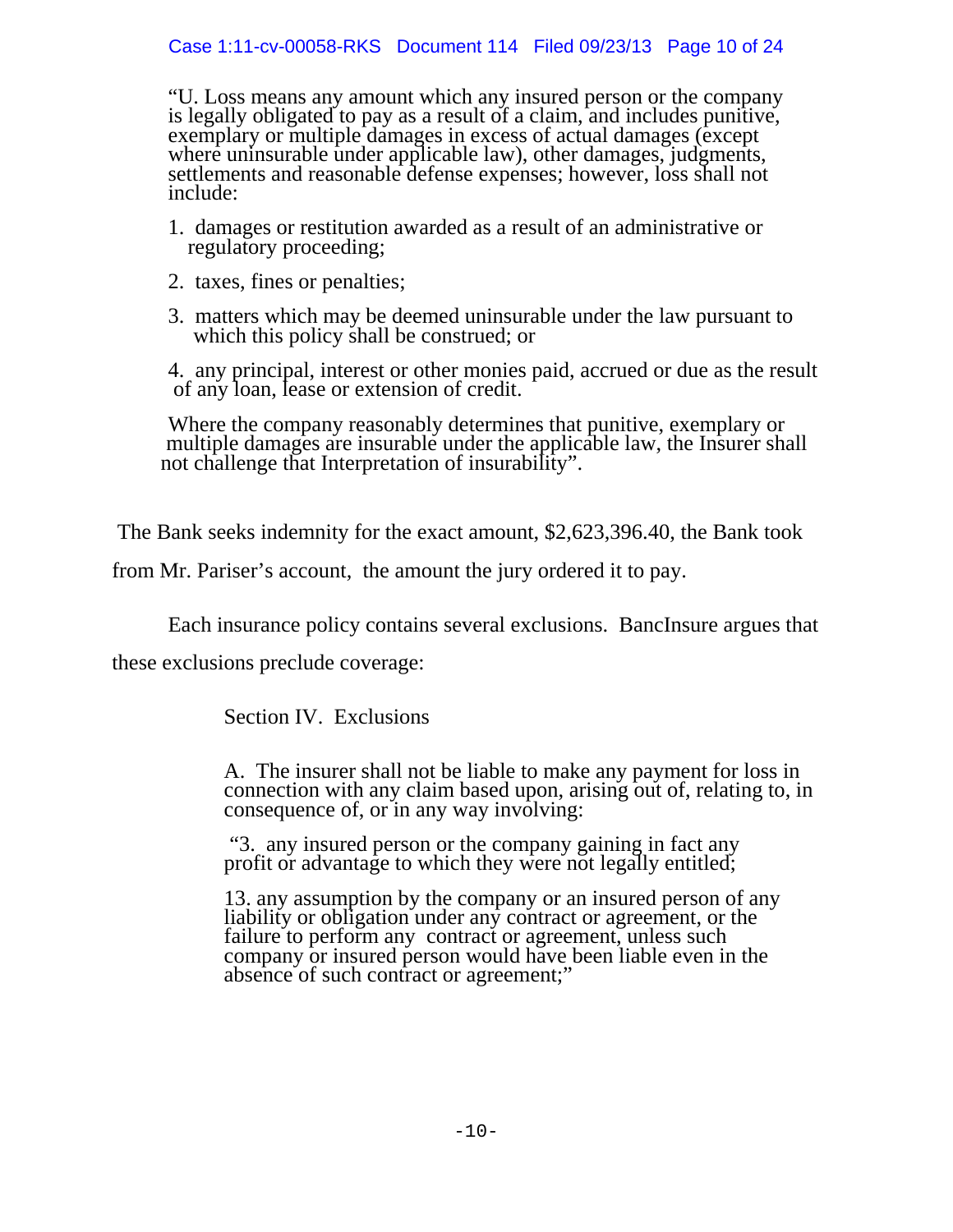#### **DISCUSSION**

#### **NOTICE**

An earlier order concluded there were fact issues for a jury to resolve whether Bank had failed to give notice as the policy required and thus lost coverage for the Pariser claim. C.D. 52. A greatly expanded record discloses that no question of fact exists for a jury to determine. Under these circumstances a court may revisit its early order. It is appropriate to do so here. See Switzerland Cheese Ass'n., Inc. v. E. Horne's Market, Inc. 385 U.S. 23, 25 (1966) and Federal Ins. Co. v. Scarsella Bros., Inc., 931 F. 2d 599, 601 fn 4. (9<sup>th</sup> Cir. 1991). The earlier order addressed only the sufficiency of the record at that time. The parties have little disagreement on the law applicable to notice but since the earlier order have filed extensive undisputed fact statements.

These are "claims made" insurance policies. By the clearest of language the policies cover claims first made within a policy period that runs from October 1 to October 1 of succeeding years. There is a 60 day delayed notice period after each policy period expires. Courts interpret insurance contracts as a matter of law giving common meaning to the plain language. Modroo v. Nationwide Mut. Fire Ins. Co., 2008 MT 275, 191 P. 3d 389.

This is an insurance policy between a commercial insurance company and a commercial bank. Both parties are sophisticated, well accustomed to dealing with litigation and the meaning of contracts, well-supplied with lawyers to help them, as the record amply reflects. The notice language is clear, unambiguous and unmistakable. This court's role is simply to apply it. Newman v. Scottsdale Ins. Co., supra, 2013 MT 125, ¶22.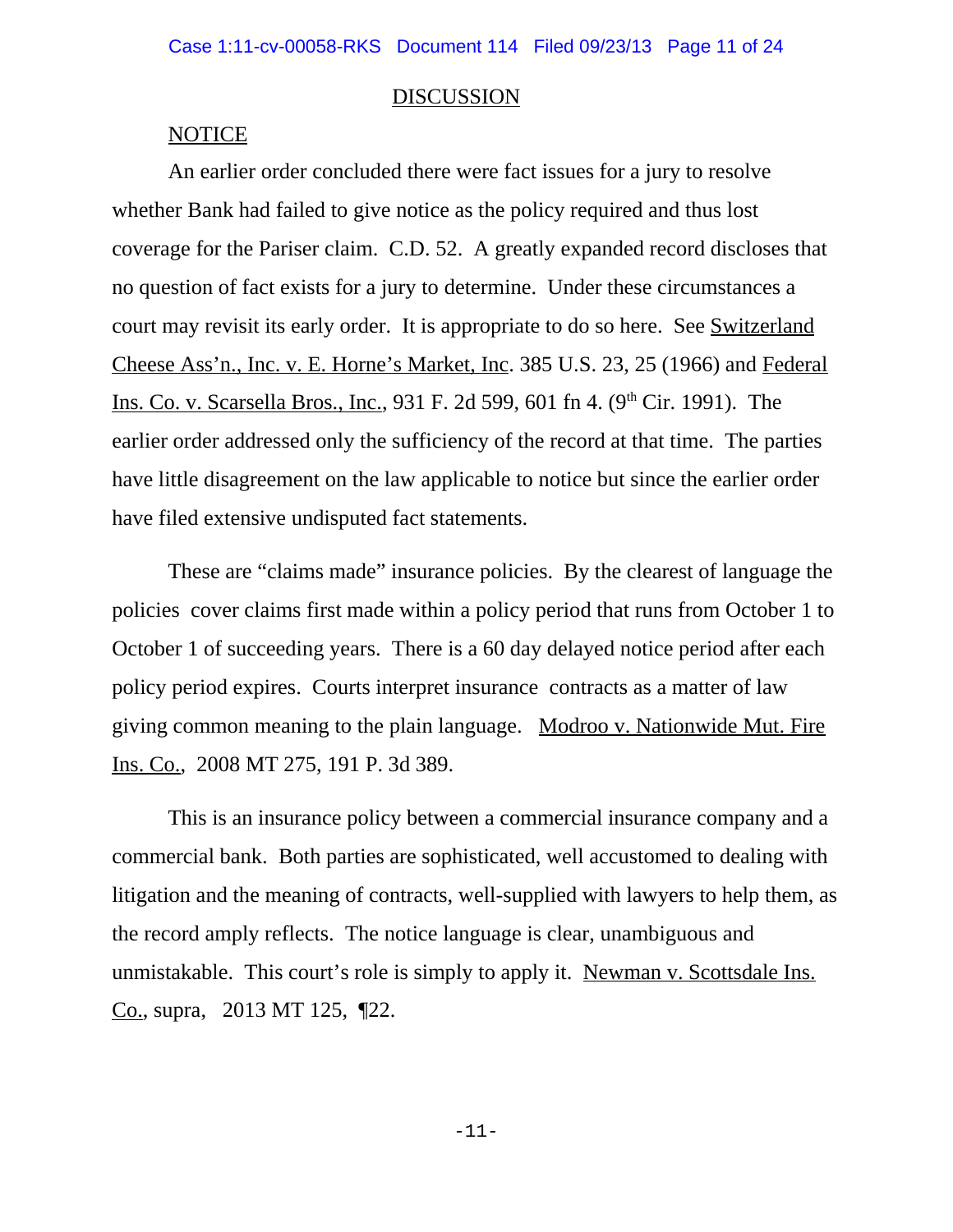#### Case 1:11-cv-00058-RKS Document 114 Filed 09/23/13 Page 12 of 24

The Pariser claim was first made no later than June 26, 2009. The October 2010 notice was not given as soon as practicable and not given within 60 days of the expiration of the applicable policy period. That period expired October 1, 2009. Notice was due by November 30, 2009. No reason for the delay appears of record. That notice fails as a matter of law to comply with the policy. Atlantic Casualty Insurance Co. V. GTL, Inc., No. CV 12-14-M-DWM, 2013 U.S. Dist. LEXIS 5423 (D. Mont. Jan. 14, 2013). There is some irony here: a bank (which lives by, and here sued Pariser under the terms of its own contracts) having been successfully sued because of its own strict insistence on its own strict interpretation of its own contract rights now asserts it had no duty itself to adhere to unambiguous words of the insurance contract it negotiated with BI. The Bank asserts that the litigation summary letters and particularly the June 30, 2009 litigation summary letter gave notice under the terms of the policy.

 The 2009 litigation letter does show that it would have been practicable for the Bank to notify BI by at least June 30, 2009. It supports a judgment that the Bank did not give notice as soon as practicable. Bank has shown nothing to the contrary. Atlantic Casualty Insurance Co. v. GTL, Inc., No. CV 12-14-M-DWM, supra 2013 U.S. Dist. LEXIS 5423.

 The 2009 litigation summary letter is not notice to BI, even if BI received it, of a claimed right to coverage for the Pariser interrelated litigation. The attorneys wrote BancSystem senior management describing the existence and exposure to BancSystem banks from a number pending lawsuits as of June 30, 2009, including the Pariser litigation. The 2009 litigation letter lacks any suggestion even to BancSystem management that the Bank could, would, should or even might seek insurance coverage for any aspect of the Pariser litigation. The litigation summary letter in 2009 contained no mention that any of the possible loss might be

-12-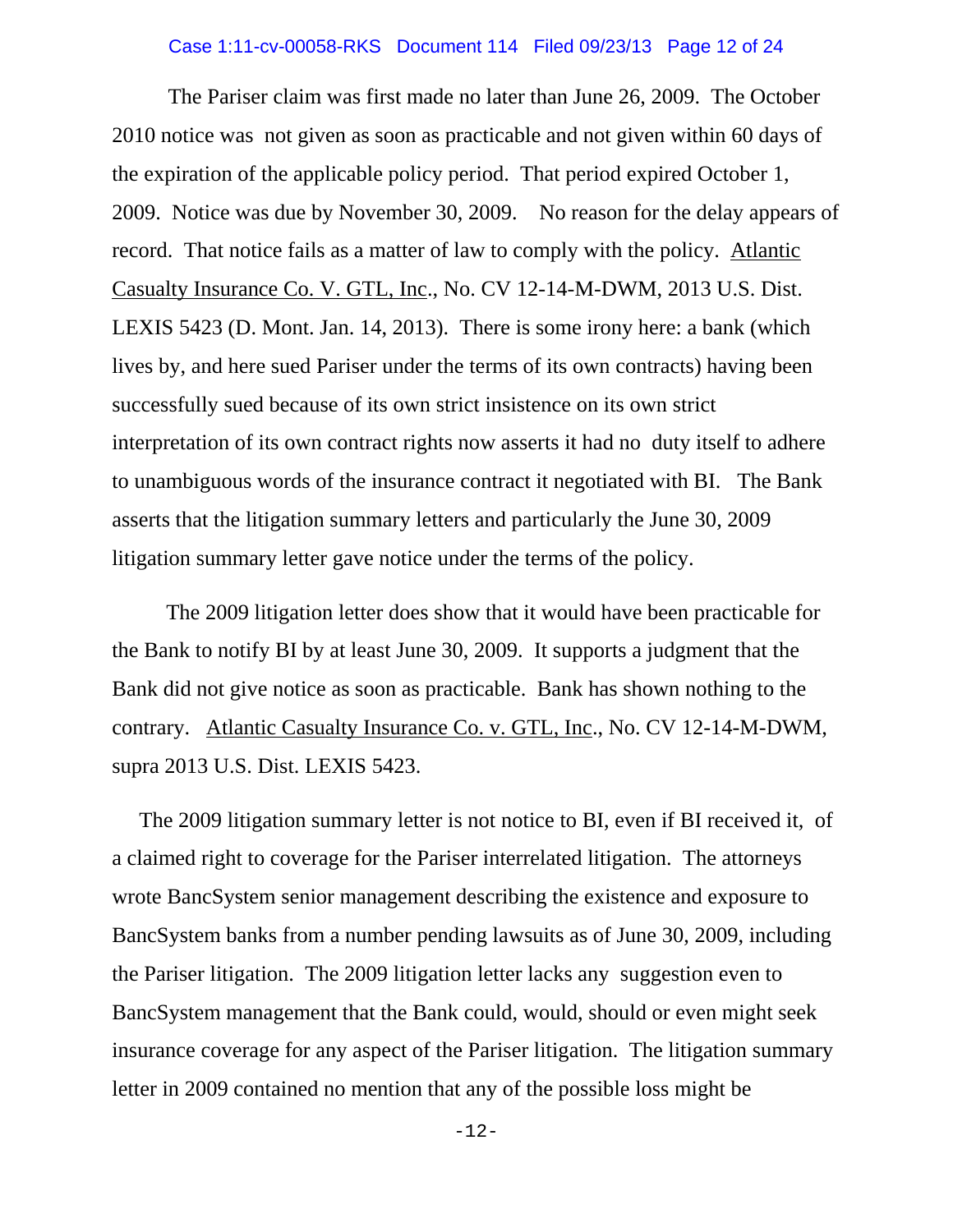#### Case 1:11-cv-00058-RKS Document 114 Filed 09/23/13 Page 13 of 24

ameliorated by insurance. That same June 2009 letter, in paragraph 3, however, referred to ". . . substantial recoveries against bonds to mitigate losses. ." to BancSystem in a different litigated matter. The 2009 litigation summary, even if received eventually by BI, did not give BI notice that the Bank considered the Pariser loss covered by a policy of BI insurance. That a commercial bank is involved in a number of litigated matters does not give notice that insurance coverage is claimed under any specific one.

Under the undisputed facts and the plain meaning of the policy, BI is entitled to judgment as a matter of law that the Bank failed to meet an express condition precedent to coverage by providing notice of a claim first made as soon as practicable during within the policy period or within 60 days after its expiration. For that reason alone, BI had no duty to provide coverage for the interrelated Pariser claims. Modroo v. Nationwide Mut. Fire Ins. Co., 2008 MT 275, 191 P. 3d 389. The unambiguous language of other policy provisions entitle BI to summary judgment. First, though, it is necessary to examine some arguments the Bank advances to support coverage.

#### DUTY TO DEFEND

The Bank argues extensively that BI has waived any defenses to coverage because BI breached a duty to defend the Bank in the Pariser matter. Even apart from the inadequacy and lack of timeliness of notice, the Bank's argument fails. BI had no duty to defend the Bank. The policy language says so in the clearest of possible terms, on the top of the first page, in bold and capitalized prominent language. Courts interpret the insurance contract as a matter of law giving the words their common meaning to a reasonable consumer. Enron Oil Trading & Transp. Co. v. Walbrook Ins. Co., 132 F.3d 526, 530 (9<sup>th</sup> Cir. 1997); Hanson v. Emp'rs Mut. Cas. Co., 336 F. Supp. 2d 1070, 1073 (D. Mont. 2004); City of Dillon

-13-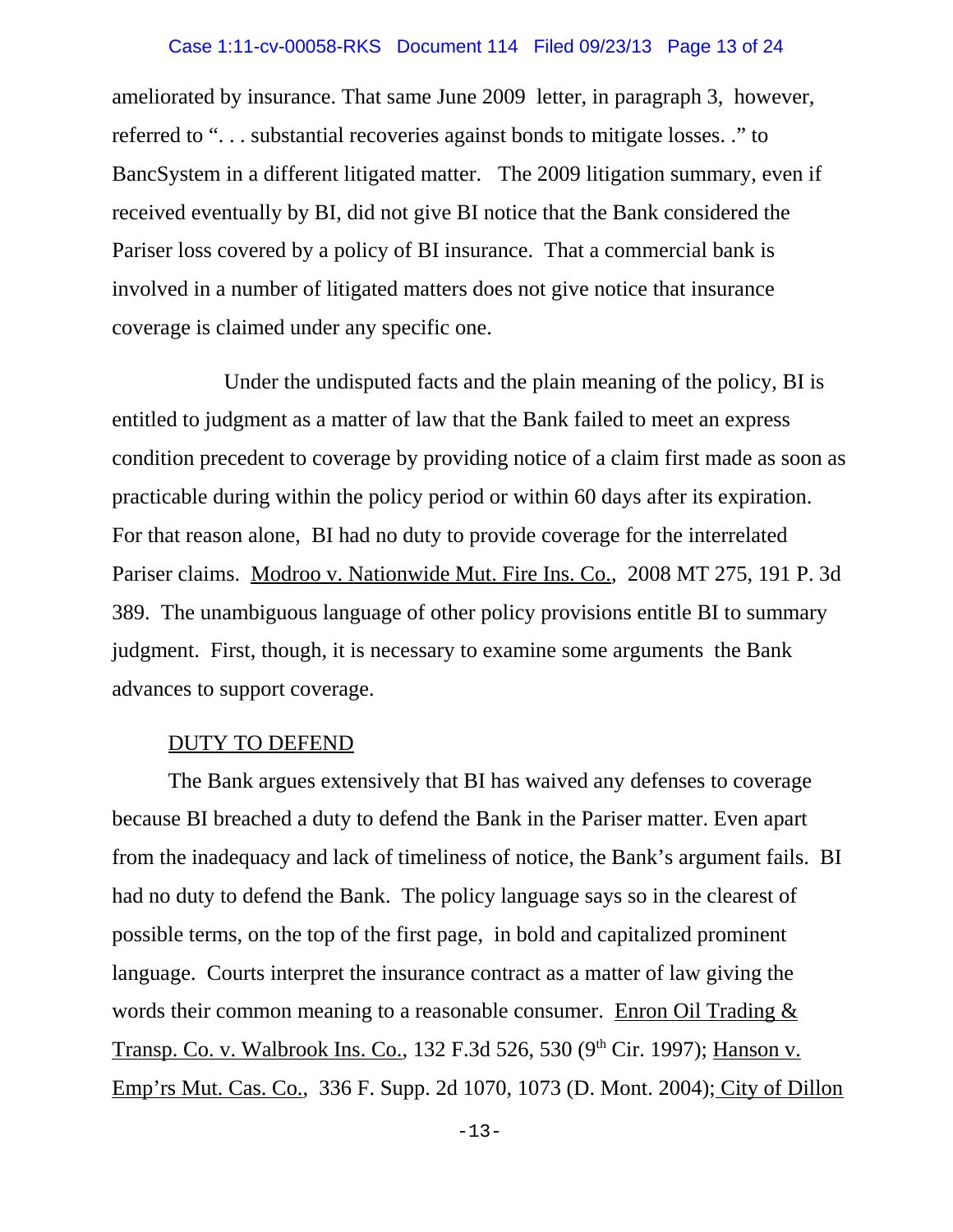## Case 1:11-cv-00058-RKS Document 114 Filed 09/23/13 Page 14 of 24

v. Montana Municipal Insurance Authority, 2009 MT 393, 353 Mont. 370, 220 P.3d 623 (2009). See, also, Modroo v. Nationwide Mut. Fire Ins. Co., 2008 MT 275, 191 P. 3d 389. There is nothing ambiguous about the policy language excluding a duty to defend. Montana Petroleum Tank Release Comp. Bd v. Crumleys, Inc., 2008 Mt 2, ¶34, 174 P. 3d 948 (Montana 2008). §28-11-316, MCA does not apply because the contract language controls under §28-11-313 MCA. A reasonable consumer of bank liability insurance, buying a policy of liability insurance, could not have mistaken the meaning of these words which appear on the first page in bold and capitalized:

## "**THE INSURER HAS NO DUTY UNDER THIS POLICY TO DEFEND ANY CLAIM."**

BancInsure had no duty to defend. The lengthy and repeated arguments Bank makes based on an asserted breach of this nonexistent duty must fail.

 The Bank cites extensive Montana authority holding that a defense clause is broader than an indemnity obligation and that violation of the defense clause waives defenses to coverage. The cases they cite do, indeed, so hold and there are many of them. See, recently, Newman v. Scottsdale Ins. Co., supra, 2013 MT 125, ¶22. Those cases do not apply. This insurer has no duty to defend under the plain words of this policy. It is unnecessary to discuss cases where the insurer had a duty to defend because the court must apply the plain words of this contract. Modroo v. Nationwide Mut. Fire Ins. Co., supra, 2008 MT 275, 13. These words are not ambiguous. Montana Petroleum Tank Release Comp. Bd v. Crumleys, Inc., 2008 Mt 2, ¶34, 174 P. 3d 948 (Montana 2008).

The Bank's own conduct toward "defense" belies the Bank's argument. The Pariser lawsuit was one the Bank deliberately started in the first place. When Mr.

-14-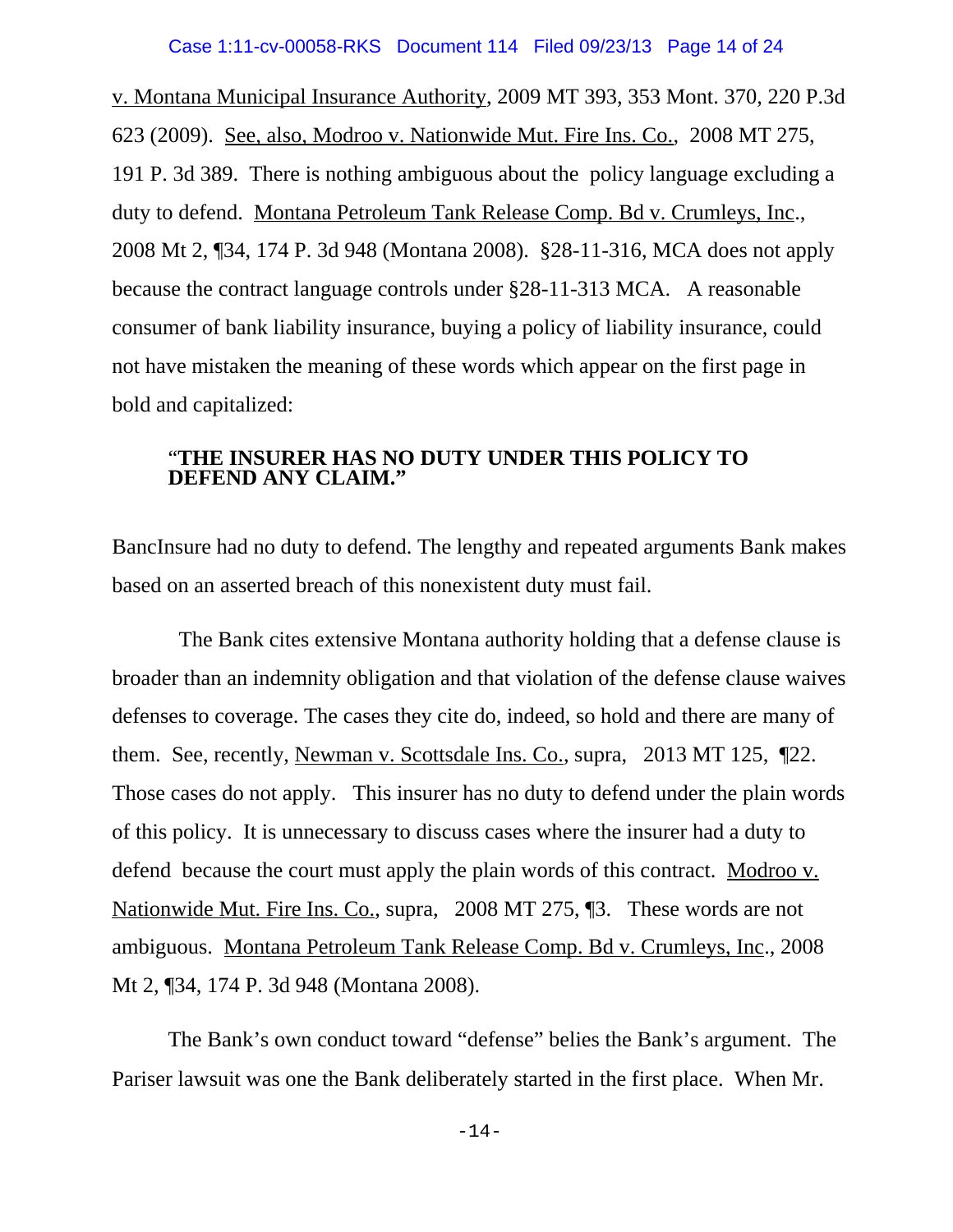# Case 1:11-cv-00058-RKS Document 114 Filed 09/23/13 Page 15 of 24

Pariser filed his counterclaim, the Bank did not ask BI to defend, did not demand indemnity, did not request defense costs and did not even directly tell BI about Mr. Pariser's claim for well over a year. The first litigation summary letter to BancSystem management, far from seeking indemnity, says that the Bank deliberately started a contract fight and anticipated all the fallout. When admittedly late notice was given in October 2010, no request for defense accompanied the notice. To the contrary, the notice email assured BI that the case was already well defended. The Bank's conduct is consistent with the plain meaning of the contract language. BI had no duty to defend. The Bank's argument that BI violated a duty to defend and thus waived its policy defenses is without merit.

## IMPLIED COVENANT OF GOOD FAITH AND FAIR DEALING

The Bank argues that the jury verdict of \$2,623,396.40 in the Pariser litigation should be considered a covered loss because the verdict included a finding that the Bank breached the implied covenant of good faith and fair dealing arising in the contractual relationship between Mr. Pariser and his Bank. The Bank argues repeatedly that breach of the implied covenant of good faith and fair dealing is a tort, and thus a covered loss, and so not excluded from coverage. The Bank fundamentally misunderstands the two well established and separate remedies available under Montana law for breach of the implied covenant of good faith and fair dealing. The breach of the implied covenant applicable to the Pariser litigation is a contract breach only—not a tort.

After a period when courts in Montana had treated breach of the implied covenant of good faith and fair dealing in a contract setting as a tort justifying an award of tort general damages and punitive damages, the Montana Supreme Court "clarified" that law in a detailed and extensive opinion that holds today. Story v.

 $-15-$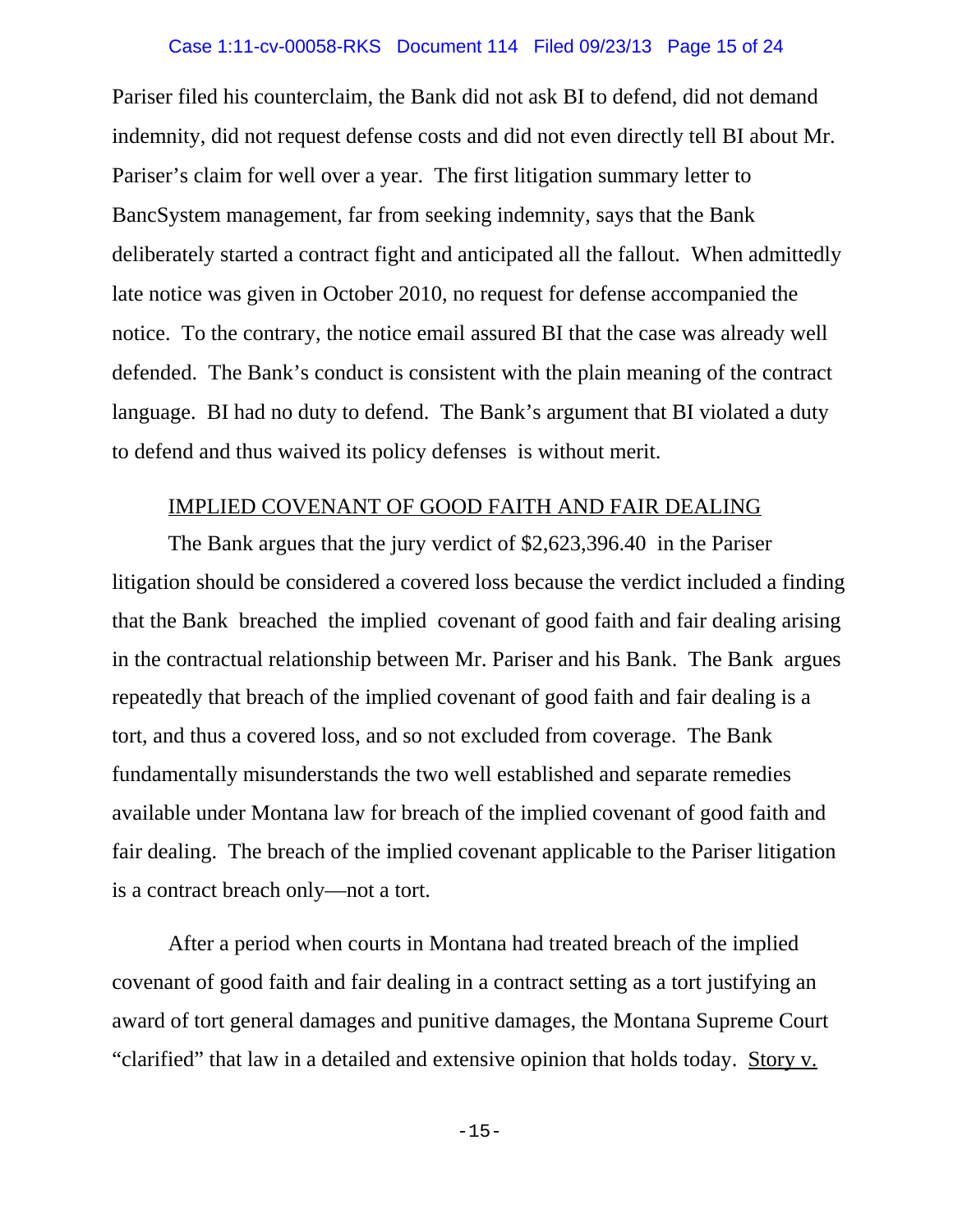City of Bozeman, 242 Mont. 436, 791 P. 2d 767 (Mont. 1990). Every contract contains an implied covenant of good faith and fair dealing, which does not require breach of an express term of the contract for its breach, but breach of the implied covenant is breach of the contract, not entitling the aggrieved party to tort damages but only contract damages. Story, supra, at 791 P. 2d 767, 772, et seq. The Story court expressly and at length repudiated the tort theory the Bank advances here and recognized the existence of a tort of bad faith only under extremely limited circumstances not possibly applicable to the relationship between the Bank and Mr. Pariser. As the Court said:

The tort of bad faith may still apply in exceptional circumstances. It serves to discourage oppression in contracts which necessarily give one party a superior position. The legislature has codified the tort's most common Wrongful Discharge from Employment Act, §§ 39–2–901 through –914, MCA; Unfair Trade Practices Act (Insurance) §§ 33–18–101 through –1005, MCA. The tort remedy may also be available in contracts involving special relationships which are not otherwise controlled by specific statutory provisions. To delineate those special relationships we adopt the following essential elements from California case law.

"(1) the contract must be such that the parties are in inherently unequal bargaining positions;  $[and]$  (2) the motivation for entering the contract must be a non-profit motivation, i.e., to secure peace of mind, security, future protection; [and] (3) ordinary contract damages are not adequate because (a) they do not require the party in the superior position to account for its actions, and (b) they do not make the inferior party "whole"; [and] (4) one party is especially vulnerable because of the type of harm it may suffer and of necessity places trust in the other party to perform; and (5) the other party is aware of this vulnerability".

Story, supra, 791 P. 2d at 776. The Pariser verdict cannot have been based upon tort. See Montana Pattern Jury Instruction 2d 13.18 and its application note. The Bank's misunderstanding of the contract nature of the recovery Mr. Pariser received pervades its arguments on why the Pariser verdict should be a covered loss and the Bank's arguments why the Pariser litigation is not excluded under the policy exclusions. Banks have known of and benefitted from the Story tort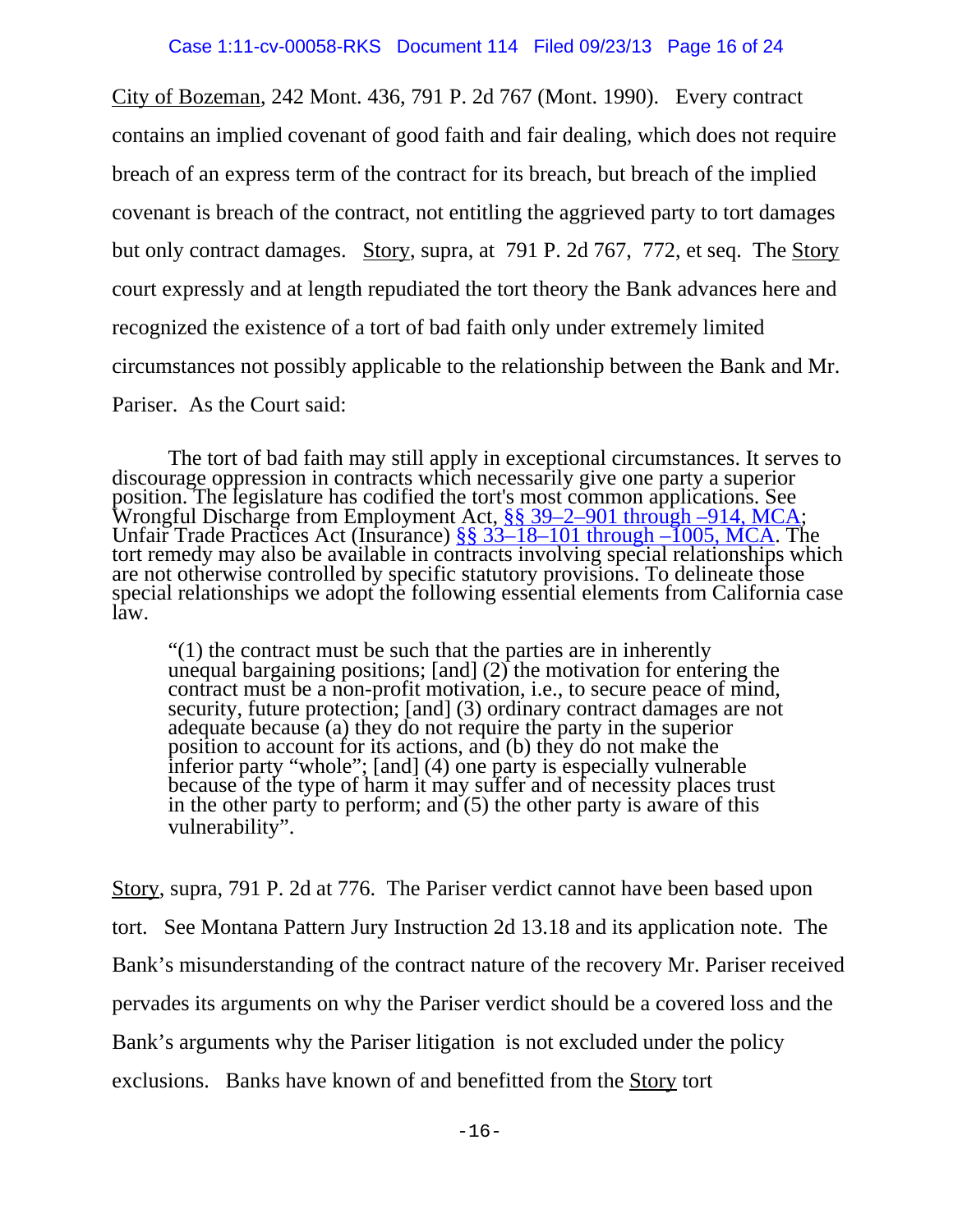"clarification" ever since Story was decided. See, for example, McCoy v. First Citizens Bank, 2006 MT 307, 335, Mont. 1, 148 P.3d 677 (2006)(citing cases)(No Story-defined tort special relationship between a bank and its customer).

The bank is in error when it argues that a duty of defense or the implied covenant of good faith and fair dealing affect BI's coverage. With this background understanding we can turn to BancInsure's asserted substantive policy coverage provisions and exclusions BI asserts justify declining coverage.

## LOSS

BI argues that the \$2,623,396.40 the jury awarded Mr. Pariser is the \$2,623,396.40 the Bank took from Mr. Pariser's account and is thus not a covered loss as the policy defines loss. In particular BI cites the policy definitions in Article III Q ". . .loss shall not include. . . 4. any principal, interest or other monies paid, accrued or due as the result of any loan, lease or extension of credit." BI argues that the Bank paid itself the principal and interest allegedly due under the VOS loan from Mr. Pariser's account. BI in essence says the Bank is in the same position as one who removes an article from a store without paying—upon being relieved of the ill-gotten gains, they have not suffered a loss. The Bank's principal response to this specific argument is the "tort recovery argument" that has been rejected above as legally flawed under Story, supra. The facts of this case and specifically the facts of Mr. Pariser's recovery and the verdict form justify the conclusion BancInsure made: that the jury simply made the Bank return what the Bank wrongfully took. The Bank does not offer any alternate explanation. If there were any doubt the 2009 litigation summary of the nature of the litigation and its origin in the Bank paying itself removes that doubt.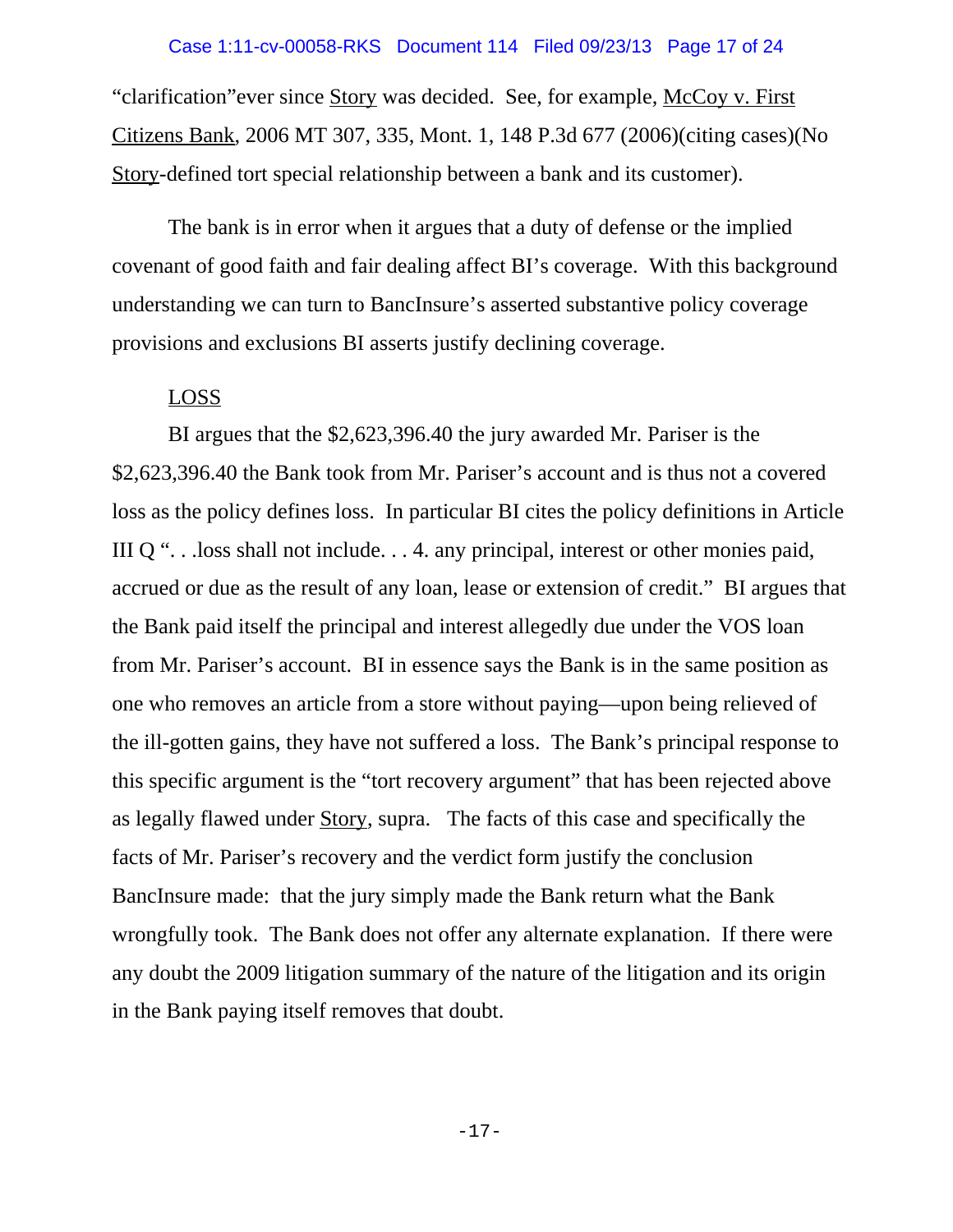#### Case 1:11-cv-00058-RKS Document 114 Filed 09/23/13 Page 18 of 24

The Bank argues that the court cannot consider, in determining whether the Pariser award was a covered loss or if so was excluded, the handwritten language that appears on the verdict for Mr. Pariser in the Montana case. That language was immediately next to the award amount of \$2,623,396.40, the precise amount the Bank removed from Mr. Pariser's account. The jury wrote the words: "Principal+interest+fair compensation for the time & money properly expended in the pursuit of the property". If considered, the language leaves no doubt that the award was simply a return of the funds the Bank took from Mr. Pariser. The Bank filed a motion in limine, seeking to exclude consideration of that language citing Johnson v. Supersave Markets, 211 Mont. 465, 467, 686 P. 2d 209, 214 (1984). C.D. 57. That motion was denied as premature. C.D. 80. In light of the undisputed record facts now before the court including the description of the Pariser litigation contained in the June 30, 2009 litigation summary letter, it is undisputable that the verdict was for the return of money wrongfully taken as principal and interest payment and that all the litigation arose from that wrongful taking and application to principal and interest. It is thus unnecessary to consider the handwritten language on the verdict. This order does not do so.

 BI cites a number of authorities in support of its argument but it appears that the decisions of the Montana Supreme Court control this court's decision in this area of Montana contract law. The reasoning of the Court and the holding in City of Dillon v. Montana Municipal Insurance Authority, 2009 MT 393, 220 P. 3d 623 (2009) apply equally to the definition of loss and the asserted exclusions discussed below. The City of Dillon over a period of years received money due to Mrs. Williams, kept it and spent it, and then refused to return some of it to her. When ordered to do so, the City sought insurance coverage for the money it had wrongfully received and withheld. City of Dillon, supra 2009 MT at ¶¶ 2,3. The

-18-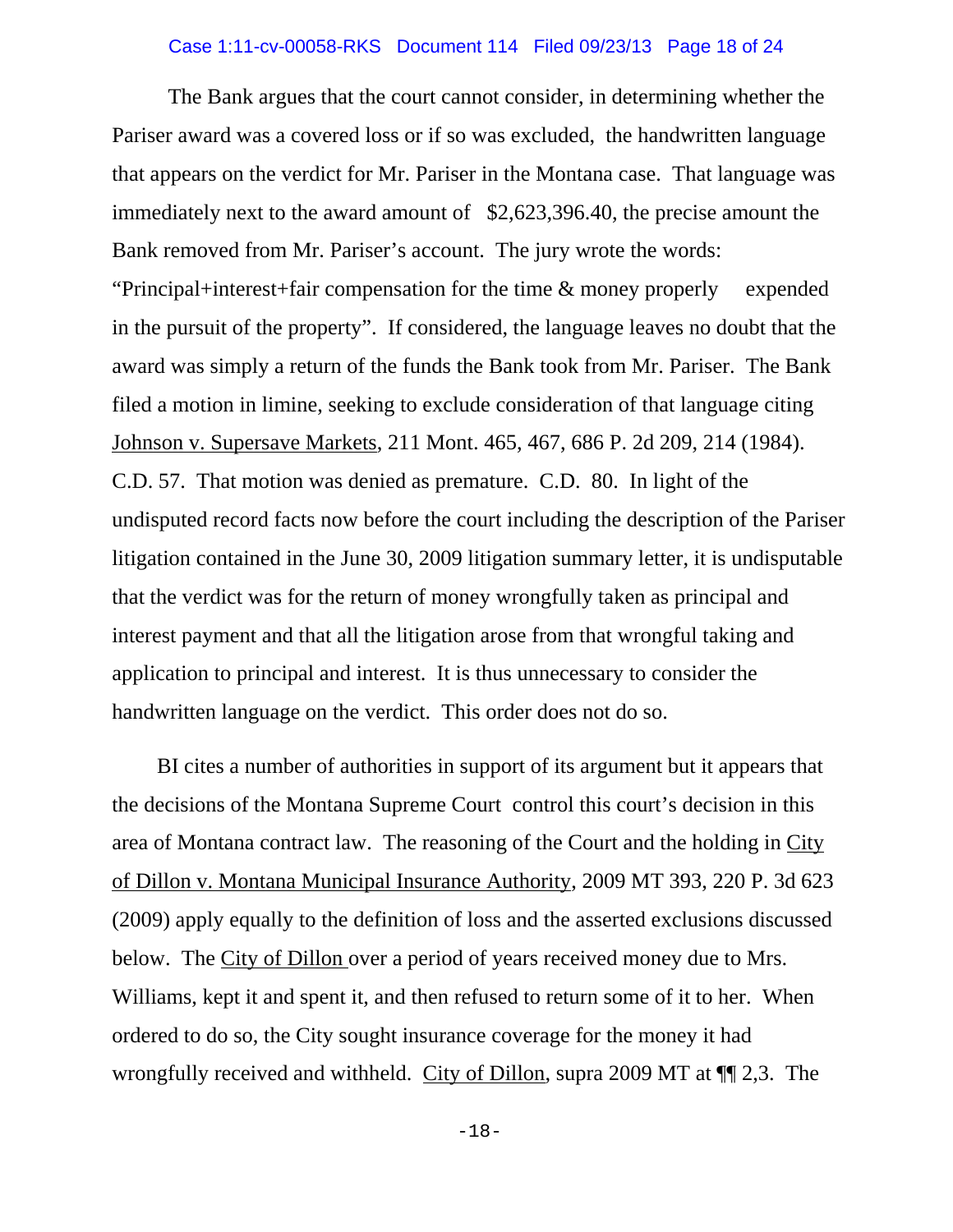#### Case 1:11-cv-00058-RKS Document 114 Filed 09/23/13 Page 19 of 24

Court held that coverage was excluded under the financial gain exclusion. Ibid at ¶¶14-16. The same reasoning, however, applies to the provision requiring the insured to suffer a cognizable loss. See also Mut. Serv. Cas. Ins. Co. v. McGeHee, 219 Mont 304, 308, 711 P.2d 826, 828 (1986). First Interstate Bank did not suffer a covered loss. BI is entitled to summary judgment on that basis alone. However the loss is also excluded.

BI cited and argued the City of Dillon decision extensively. It controls on issues of loss and the application of exclusions. The Bank does not mention the decision, much less distinguish it, in any brief. The decision stands unchallenged.

## EXCLUSIONS

BI asserts that Section IV.A.3 of the policy excludes this claim because the Bank seeks indemnity for a profit or advantage to which the Bank is not legally entitled. The Bank asserts that the exclusion is vague and ambiguous. Here, Mr. Pariser's claim arose immediately after the Bank took \$2,623,396.40 from Mr. Pariser's account, applied it to principal and interest on a loan, and sued to keep that sum and to require Mr. Pariser to pay more. The Bank did so intentionally, deliberately and with full knowledge of the nature of its acts as the Bank lawyer summarizes in the 2009 litigation summary letter that eventually made its way to BI:

"So, while there are now two lawsuits filed in two states involving the same troubled Villages of Ocean Shores project, this much can be summarized about the affirmative claims for damages asserted by Mr. Pariser and the borrower against the bank in both proceedings:  $(i)$  all claims involve a common nucleus of facts–the decision of the bank to deem itself insecure, make demand under Mr. Pariser's guarantee, and setoff his deposit account in the amount of nearly \$2.7 million; (2) the decision of the bank to take such action was carefully considered decision of the bank to take such action was carefully considered when made, with full knowledge of the litigation likely to follow, including the associated liability that could arise; and (3) the actions entirely consistent with those known (and fully anticipated) risks".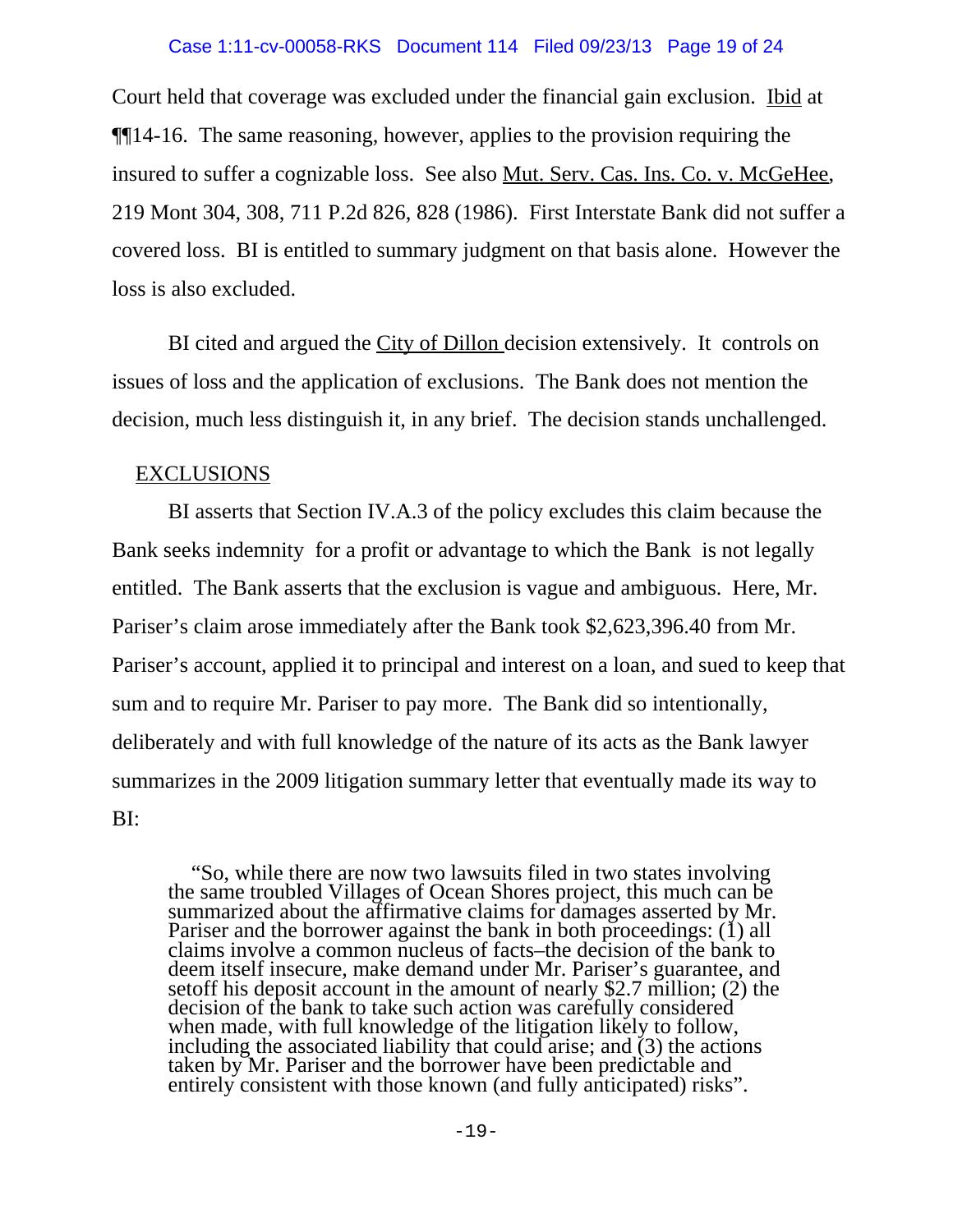## Case 1:11-cv-00058-RKS Document 114 Filed 09/23/13 Page 20 of 24

 Mr. Pariser countersued for his money back and won. It is clear to a legal certainty from the Bank's own description that the verdict requiring the Bank to pay \$2,623,396.40 and all the associated Pariser expenses arose from the Bank taking the \$2,623,396.40 in the first place, applying it to principal and interest and suing to keep it. The 2009 letter makes even more indisputable that all the litigation centered on the question whether the Bank took money it was not legally entitled to take. Under the facts of this case there is simply no other interpretation possible. The Bank does not advance any credible ambiguity here. The City of Dillon v. Montana Municipal Insurance Authority decision of the Montana Supreme Court is directly in point and controlling. The Bank does not mention it or attempt to distinguish that decision. The Pariser verdict and related litigation is excluded because it arises from the Bank taking and trying to keep money to which it was not legally entitled. BI is entitled to summary judgment on this basis independently of any other.

The same reasoning excludes coverage under the exclusion of Policy Section IV.A.13:

"loss in connection with any claim based upon, arising out of, relating to, in consequence of or in any way involving. . . the failure to perform any contract or agreement".

The Bank's attorney in June 2009 describes how the Bank deliberately set this chain of events in motion when it, acting under its contracts--loan agreement with VOS, its guaranty agreement with Mr. Pariser and its account agreement with Mr. Pariser--took \$2,623,396.40 from Mr. Pariser's account and applied that money toward the principal and interest the Bank asserted were due under their loan agreement. This dispute was a contract dispute and one that the Bank deliberately started under the guise of its own contract rights. If there had been no contracts there would have been no dispute. This exclusion prevents coverage by itself,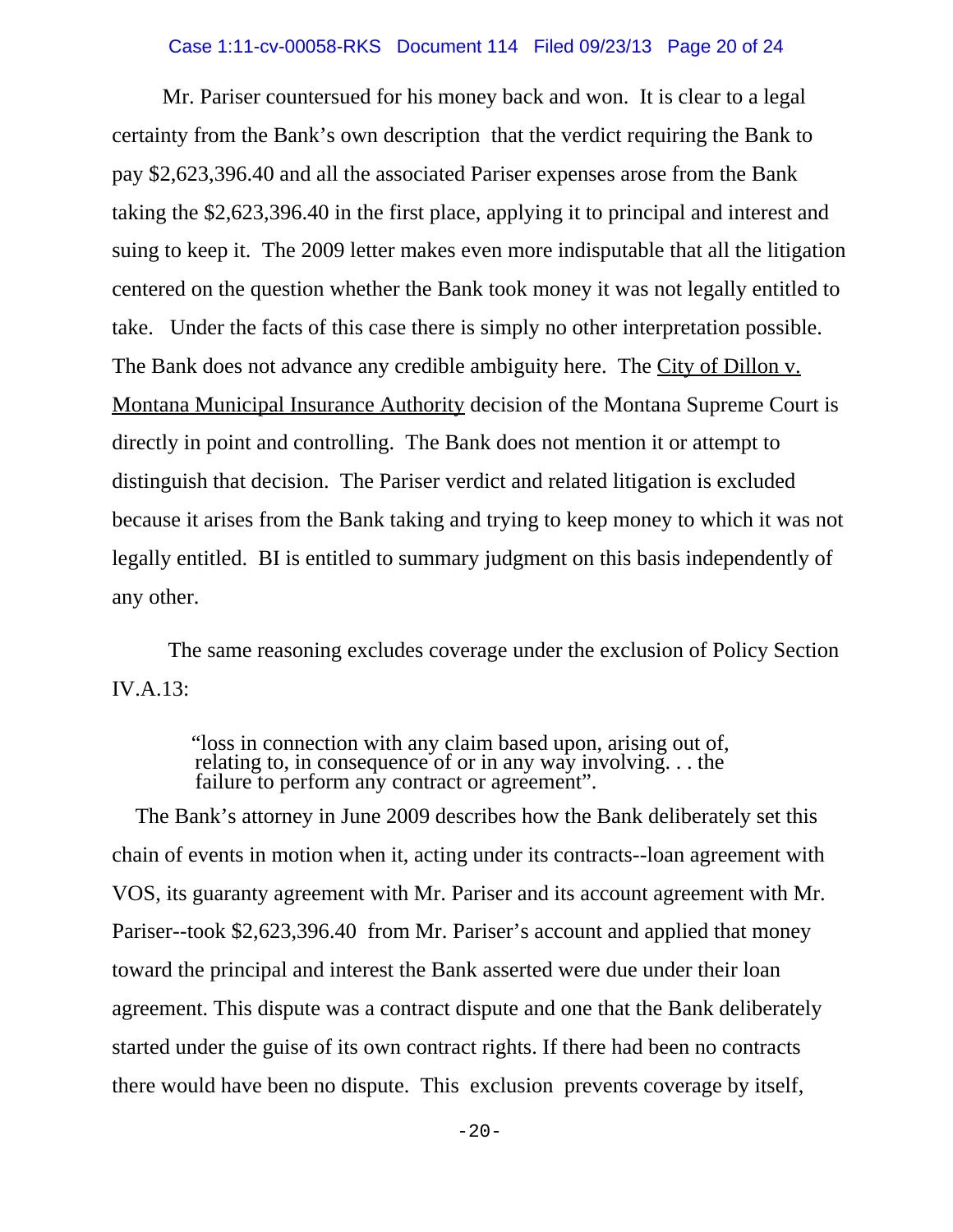entitling BI to summary judgment.

#### FEES AND COSTS IN ALL THREE PARISER LAWSUITS

The Bank and Mr. Pariser (and Village of Ocean Shores) were involved in two other lawsuits but all three lawsuits involved the same issues and all arose from the Bank's decision to accelerate and offset under its various contracts. The reasoning set forth above applies to the expenses of each lawsuit. Those fees and costs are excluded for the reasons set forth above under the specific contract language found in Section IV, paragraph 10 and the definition of Interrelated wrongful acts found in Section III, paragraph Q of the policies. The language of the 2009 litigation summary letter which deals with the Pariser litigation summarizes succinctly how the claims are all interrelated to the Bank's wrongful act to take Mr. Pariser's money and apply it to the VOS loan principal and interest.

## UNFAIR TRADE PRACTICES

The Bank asserts that BI violated the Montana Unfair Trade Practices Act. §33-18-201, et seq. Since BI not only had a reasonable basis for its ultimate denial but lacked a duty to defend or indemnify, it did not violate the MUTPA. §33-18- 242(5) MCA, Dees v. Am. Nat's Fire Ins. Co. 260 Mont. 431, 450, 861 P. 2d 141, 153 (1993). That claim must be dismissed.

## **FRAUD**

The Bank asserts that BI committed actual fraud by representing that the Bank gave late notice of the claim. Amended Answer, C.D. 16 p. 23 et seq. The fraud claim is in light of the undisputed facts and in light of the preceding discussion.

Analysis starts with the Montana definition of the nine elements of fraud

-21-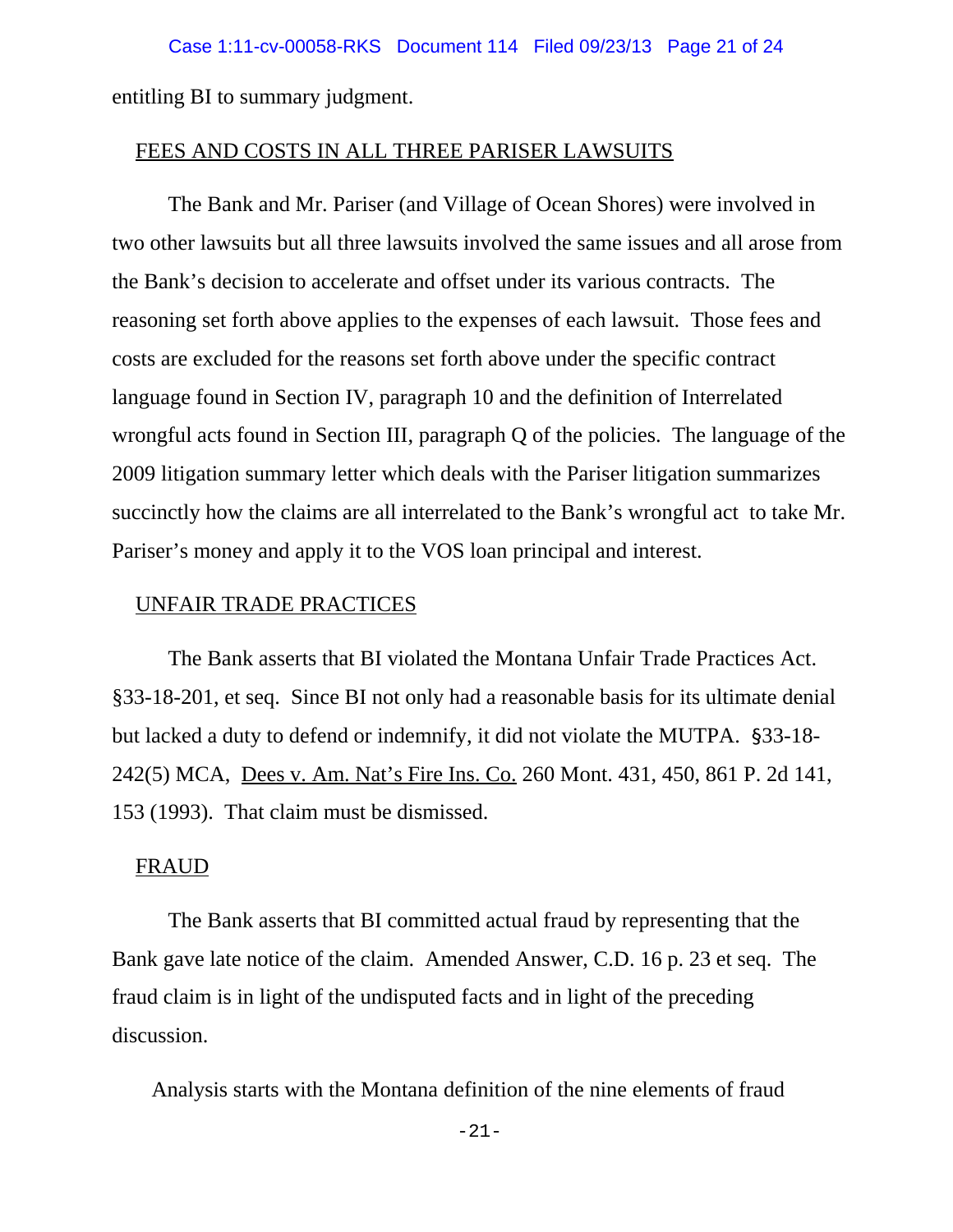accurately stated in Montana Civil Pattern Jury Instruction 9.29:

- (1) a representation was made;
- (2) the representation was false;
- (3) the representation was material;
- (4) the defendant knew the representation was false or was ignorant of whether it was true;
- (5) the defendant intended the plaintiff would rely upon the representation;
- (6) the plaintiff was ignorant of the falsity of the representation;
- (7) the plaintiff relied upon the representation;
- (8) the plaintiff had a right to rely on the representation; and
- (9) the plaintiff was damaged by reliance on the representation.

 In this suit the "plaintiff" would be the Bank as the party asserting fraud so the Bank has the obligations of proof required of the "plaintiff" in the elements above.

The Bank itself, through the same attorney who sent the litigation summary letters in 2009 and 2010, represented that the Bank's notice came late. The admission of late notice could only be an acknowledgment that nothing he had done earlier was notice. BancInsure also said the notice was late. If that was a representation at all, rather than a statement of opinion, it simply agreed with the Bank's lawyer. Bank's fraud claim fails Elements 2,3 and 4 as a matter of uncontroverted fact. The Bank's fraud claim alleges that BI misrepresented to the Bank what the Bank's own litigation summary letters forwarded to BI said. The Bank fails at Element 6 above because the Bank cannot claim to be ignorant of what its own letters said. Neither of the letters contains any request for indemnity or attorney fees or costs associated with any Pariser litigation so the Bank lacks a sufficient factual basis on the agreed facts to meet elements 7 and 8.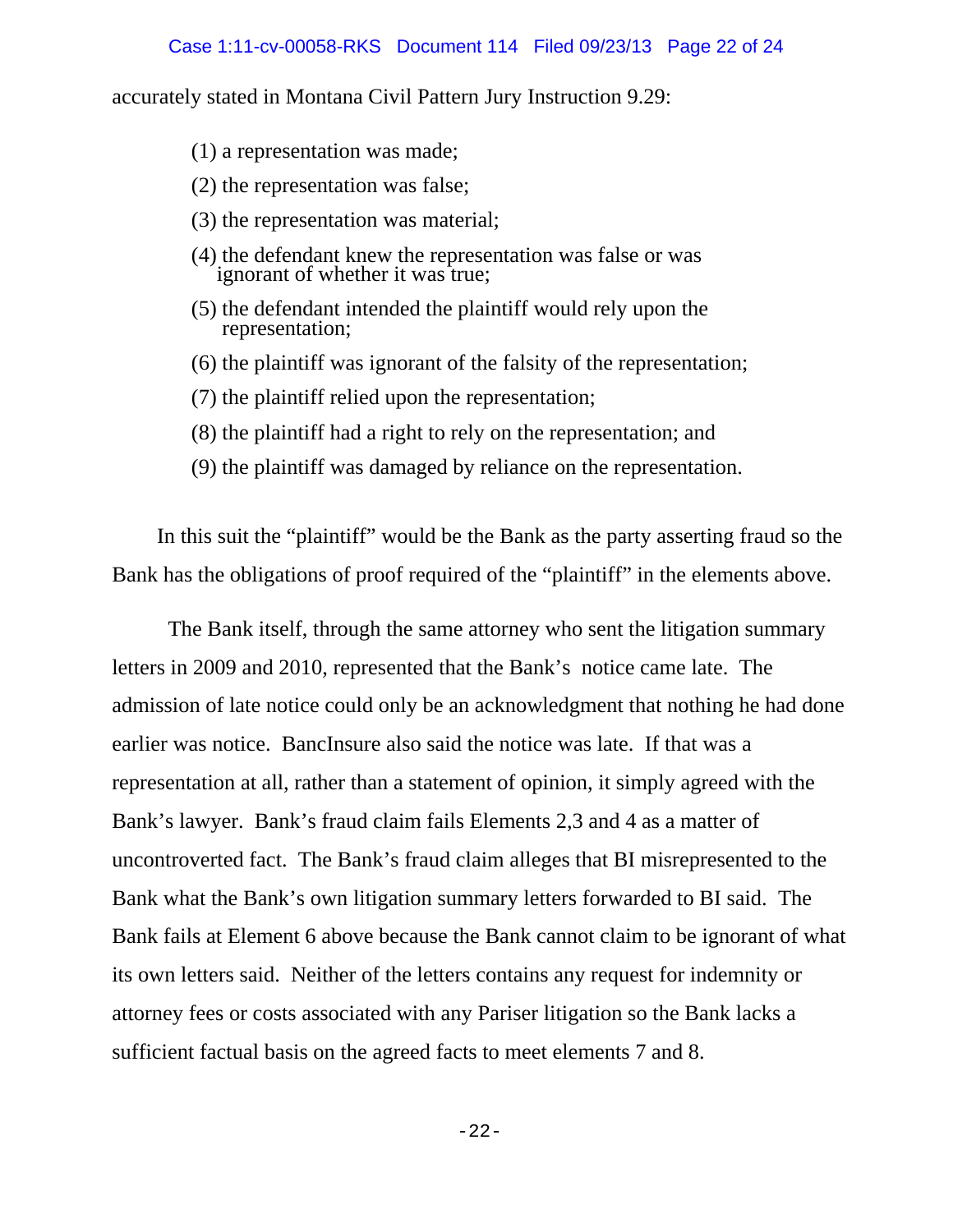## Case 1:11-cv-00058-RKS Document 114 Filed 09/23/13 Page 23 of 24

Going down the list shows that this claim lacks merit. If BI's claim that notice was late was a representation at all, it was not false as a matter of law as discussed above. Notice was late. The litigation summary letters were not notice of a claim of right to insurance coverage. The Bank's attorney told BI that the notice was late. The Bank knew whether that representation was false or not because the representation related to another communication the Bank itself had sent, through the same person. The Bank has not shown any act or omission taken in reliance on BI's repetition of the Bank's own "late notice" statement and no right to rely upon BI's adoption of the Bank's admission of late notice. The Bank was not damaged in any way because the Bank had no coverage for the Pariser matter in any event because of its own late notice and because of the express substantive terms of the BI policies. The fraud claim lacks factual or legal basis and must be dismissed.

## **CONCLUSION**

First Interstate Bank deliberately exercised what it believed were its loan and guaranty contract rights to seize money from Mr. Pariser's account and apply the seized funds to principal and interest on the loan. First Interstate Bank was not entitled to do so. It was held liable to return the money it had taken. First Interstate Bank deliberately started the first of three lawsuits all flowing directly from its decision to take Mr. Pariser's money. For well over a year all of First Interstate Bank's actions relevant here were consistent with this court's interpretation: the Pariser litigation did not trigger coverage under the BancInsure liability policies. The first litigation summary letter almost seems a summary of the exclusions under the policy. The notice was late but there was no coverage under the policy in any event. Judgment must issue for BancInsure.